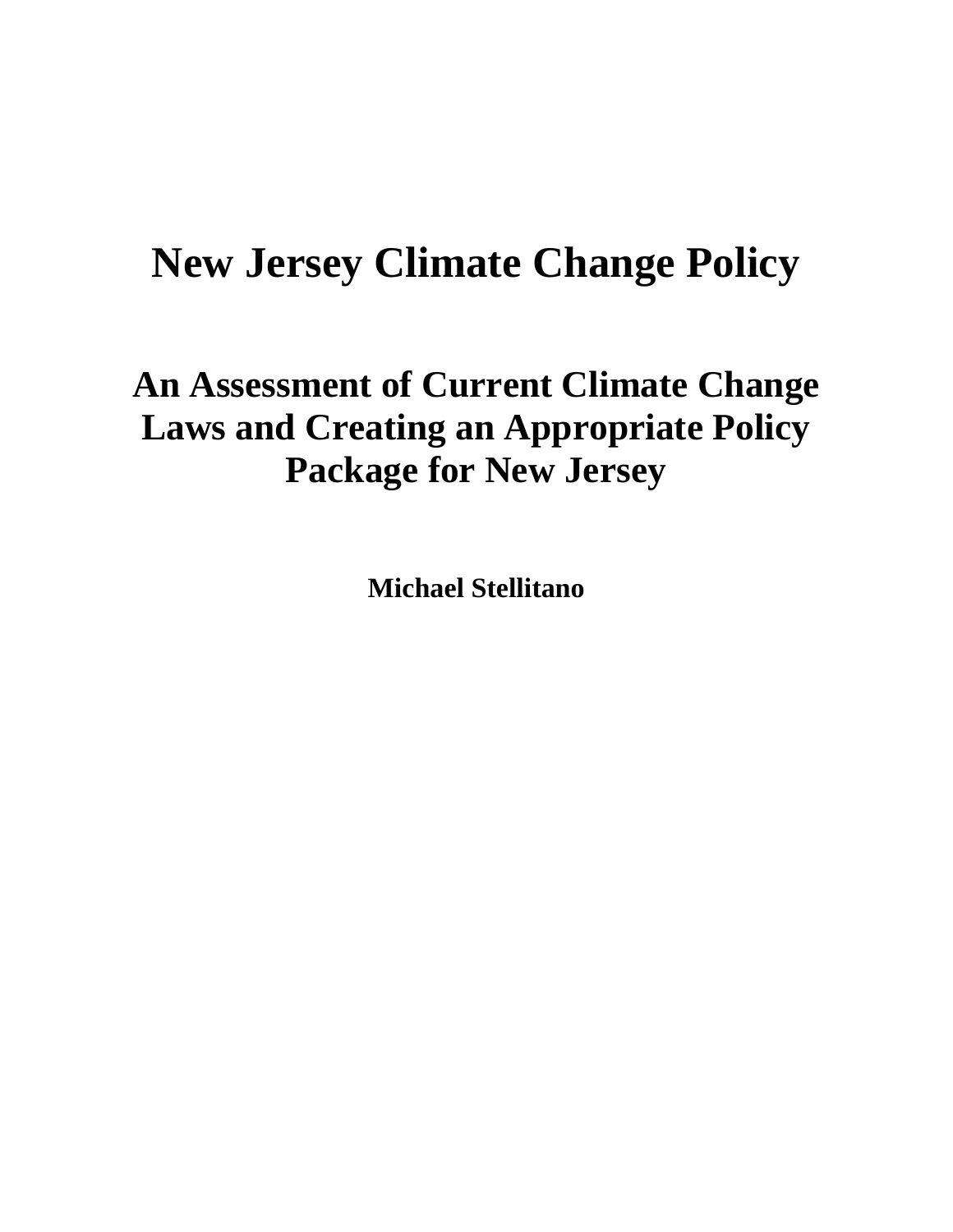# Contents

| 1.  |       |  |
|-----|-------|--|
| 2.  |       |  |
| 3.  |       |  |
| 4.  |       |  |
| 5.  |       |  |
| 6.  |       |  |
| 7.  |       |  |
| 8.  |       |  |
| 9.  |       |  |
| 10. |       |  |
| I.  |       |  |
| Π.  |       |  |
| Ш.  |       |  |
| IV. |       |  |
| V.  |       |  |
| VI. |       |  |
|     | VII.  |  |
|     | VIII. |  |
| IX. |       |  |
| X.  |       |  |
| 11. |       |  |
| 12. |       |  |

# **Acknowledgments**

I would like to thank professor Patrick O'Connor for being my thesis sponsor, and professor Jeremy Teigen for being a reader for this thesis, their support and insight were critical for this paper.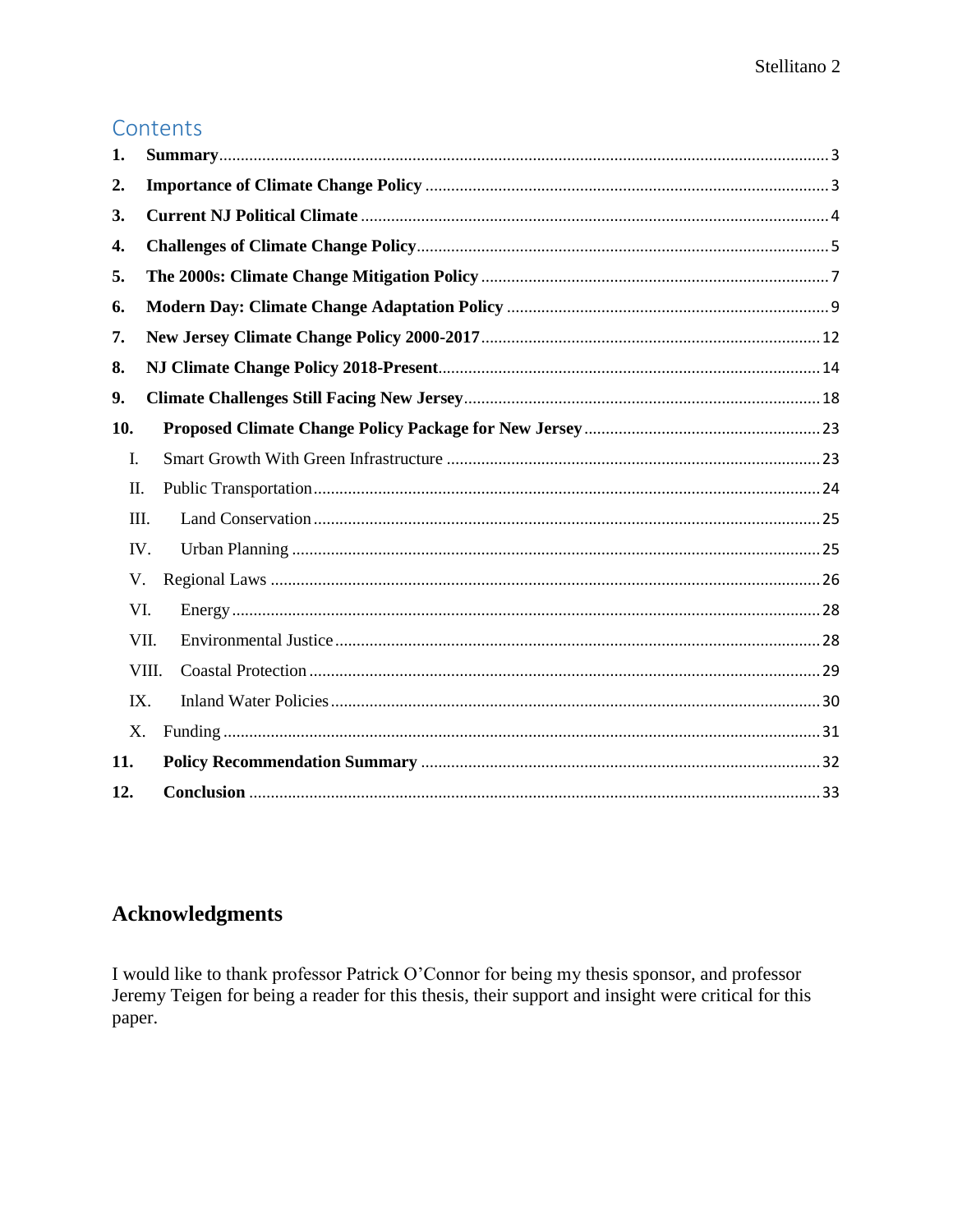#### <span id="page-2-0"></span>**1. Summary**

This paper functions in three different segments. The first portion of the paper (Sections # 1- 6) reviews the history of climate change policy in America in order to give the reader an understanding on the challenges and history of climate change policy, which is in its infancy compared to other policy topics. This portion also overviews what other states have done in regards to climate change policy that may be worth considering for New Jersey. The second portion of the paper (Sections # 7-8) hones in on New Jersey climate change policy in particular, and overviews all New Jersey climate change laws passed up to March 1, 2019. The third and final portion of the paper (Sections #10-12) highlights challenges New Jersey has yet to face with climate change policy, and incorporates policy from the first section in order to produce a comprehensive climate change policy package for the state of New Jersey.

# <span id="page-2-1"></span>**2. Importance of Climate Change Policy**

Before jumping into the annals of climate change policy, it is important to understand why climate change policy is needed. According to the EPA's 2016 climate change report, the current serious effects of climate change in America include an increase in temperature across the country, more intense single-day precipitation events, more frequent and stronger hurricanes, extended droughts, increased river flooding and coastal flooding, an increase in spread of diseases and viruses, an increase in size and strength of wildfires, higher water temperatures, and rising sea levels (EPA). Every part of the daily lives of Americans will be effected by climate change in the coming years, and many of these changes are happening faster than anticipated (EPA).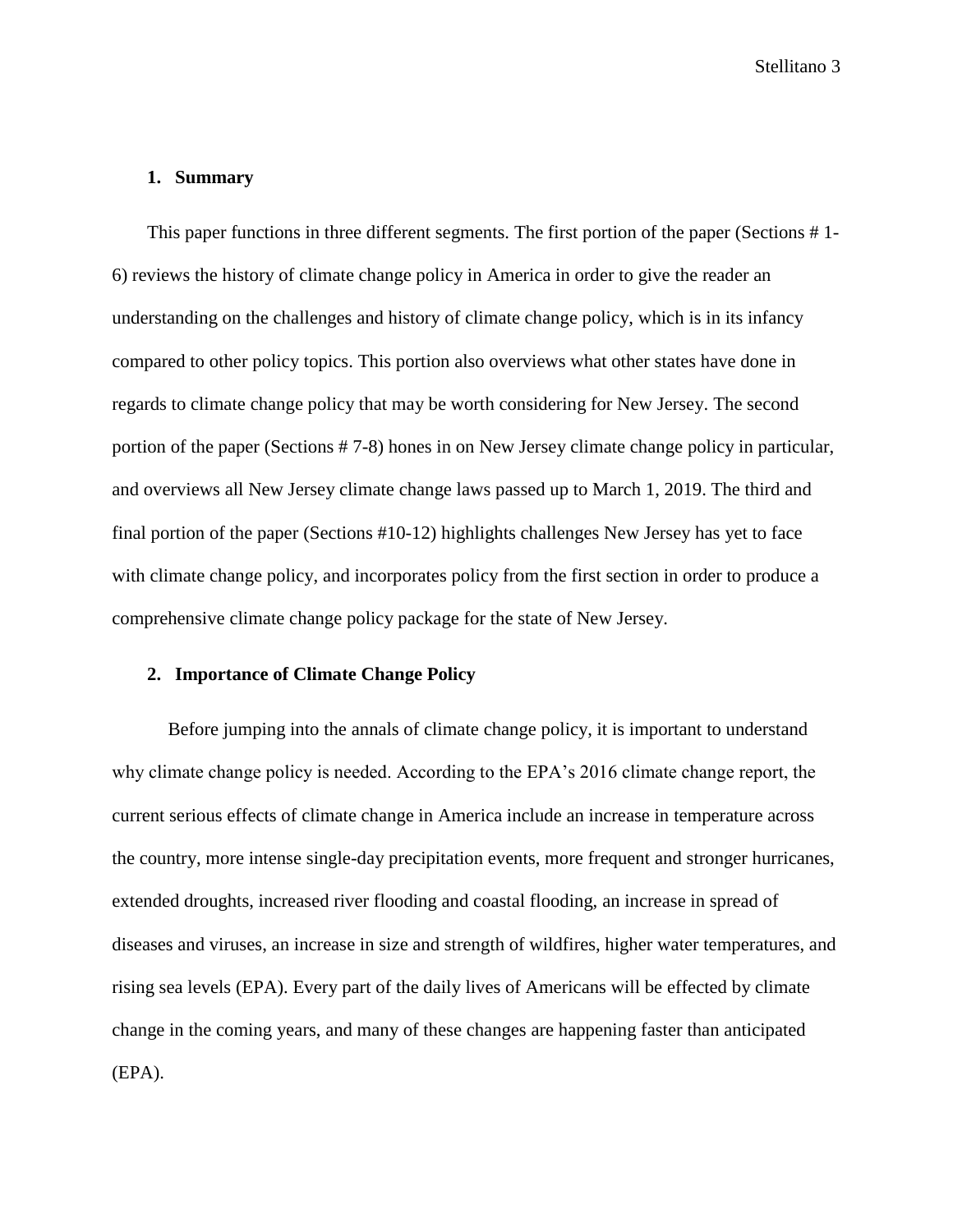The time window to stop these changes has passed, it is now time to adapt. In turn, the academic conversation on climate change has shifted in recent years from questioning if climate change is happening to preparing for the inevitable effects of climate change on a global, federal, and local level (Bierbaum *et al.* 2012). In turn, legislators in the US are now tasked with drafting and passing laws on how we must adapt to climate change in order to protect Americans and our environment (Bierbaum *et al.* 2012).

#### <span id="page-3-0"></span>**3. Current NJ Political Climate**

New Jersey is in a unique situation in regards to climate change policy. The election of Phil Murphy as governor of the state in 2018 transformed the state from a policy standpoint. After producing virtually no climate change legislation for 8 years, New Jersey suddenly has had a barrage of climate change laws and executive orders passed in the last year and a half (NJDEP). With the speed and recent nature of these laws, it is important to understand the context and possible effectiveness of legislation being passed. It is also essential to determine if more policy is needed on the topic, and if so, where in particular the state is still lacking.

The timing of this paper is also imperative because the state has begun experiencing the negative effects of climate change in recent years. For instance, 2018 was the wettest year on record for the state of New Jersey, and this is alarming because there was not a single major hurricane or nor'easter that produced an abnormal amount of rain to skew this data (Melisurgo 2018). Instead, the state experienced above average precipitation amounts consistently throughout the year (Melisurgo 2018). Flash flooding caused millions of dollars of damage in NJ in 2018, as storms have been much more intense because of climate change (Melisurgo 2018). This means storms will drop more rain on the state in a shorter amount of time in the coming years, which creates a big problem considering the number of storms is also expected to increase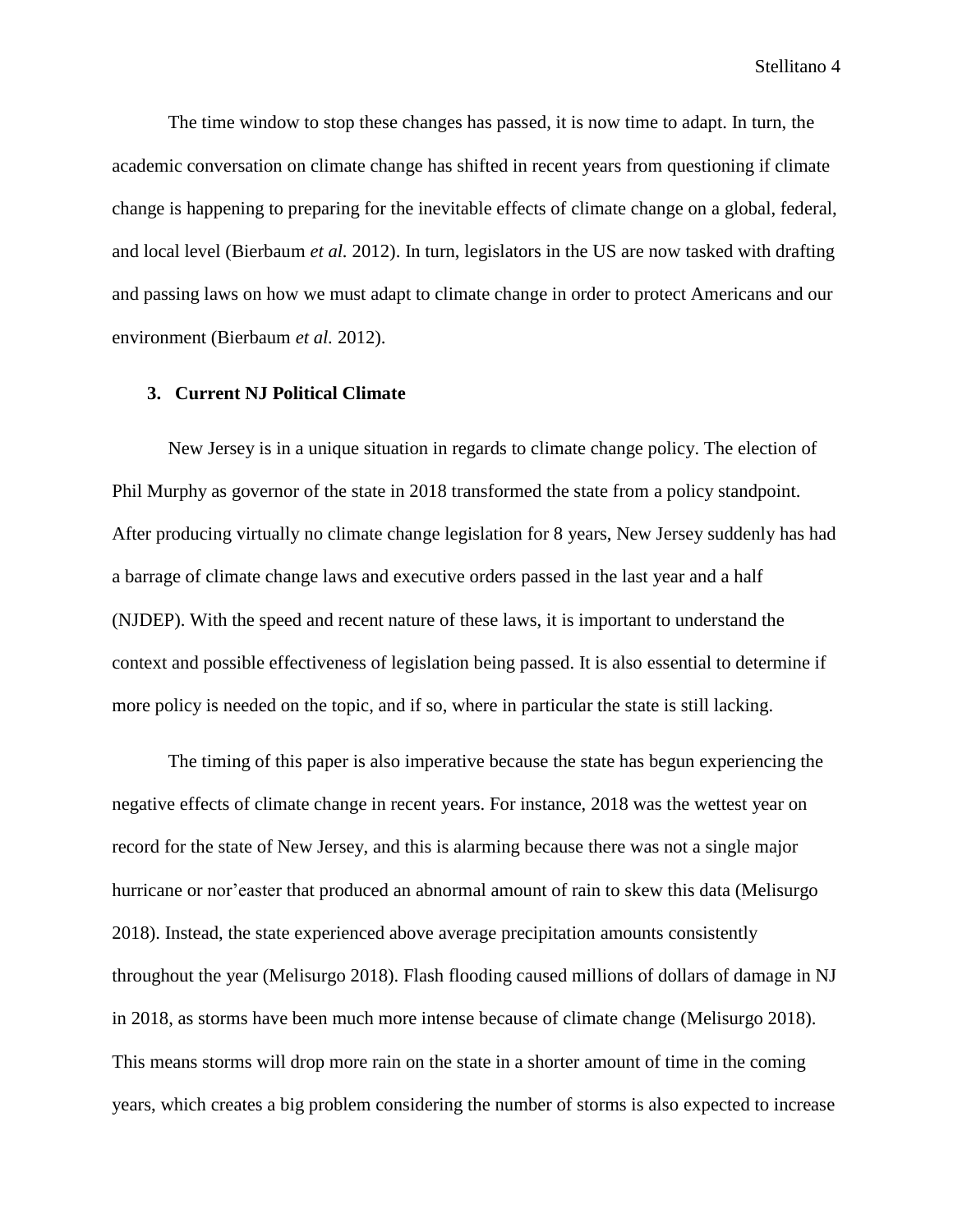(Melisurgo 2018). The state's storm water infrastructure failed in several places this summer, highlighting just one of the reasons climate policy is needed *now* rather than later in New Jersey.

#### <span id="page-4-0"></span>**4. Challenges of Climate Change Policy**

Climate change policy itself is an incredibly difficult policy topic for lawmakers to understand and effectively legislate because of several different factors (Bierbaum *et al.*2012). In a historical context, climate change adaptation policy is in its infancy, which means there is a striking lack of peer-reviewed literature on the successes and failures of certain climate change adaptation measures (Bierbaum *et al.* 2012). Going off of this, because of the uncertainty of the timing and degree of the effects of climate change, it is hard for legislators to gauge how much adaptation is "enough" (Bierbaum *et al.* 2012). Also, climate change policy historically has differed between the local, state, federal, and global levels because of differing opinions on the issue from different parts of the world (Rabe 2011). Lastly, the effects of climate change itself will be different in different parts of the country (EPA). For instance, a western state may want to create laws that will help the state adapt to increased wildfires, while a state in the Gulf could need entirely different legislation to adapt to rising sea levels (EPA).

One of the more alarming aspects of climate change policy has been the ever-changing role of federalism in regards to governing climate change (Rabe 2011). Nearly all US climate change legislation up to 2000 was filled with idealist rhetoric and no actual plans of policy to mitigate the effects of climate change (Rabe 2011). When President Bush announced that the US would not participate in the Kyoto Protocol, a new era of climate change legislation began for the United States, with individual states taking the lead (Rabe 2011). This occurred because the United States, unlike nearly all other developed countries, lacked a federal climate change plan throughout the Bush presidency (Rabe 2011).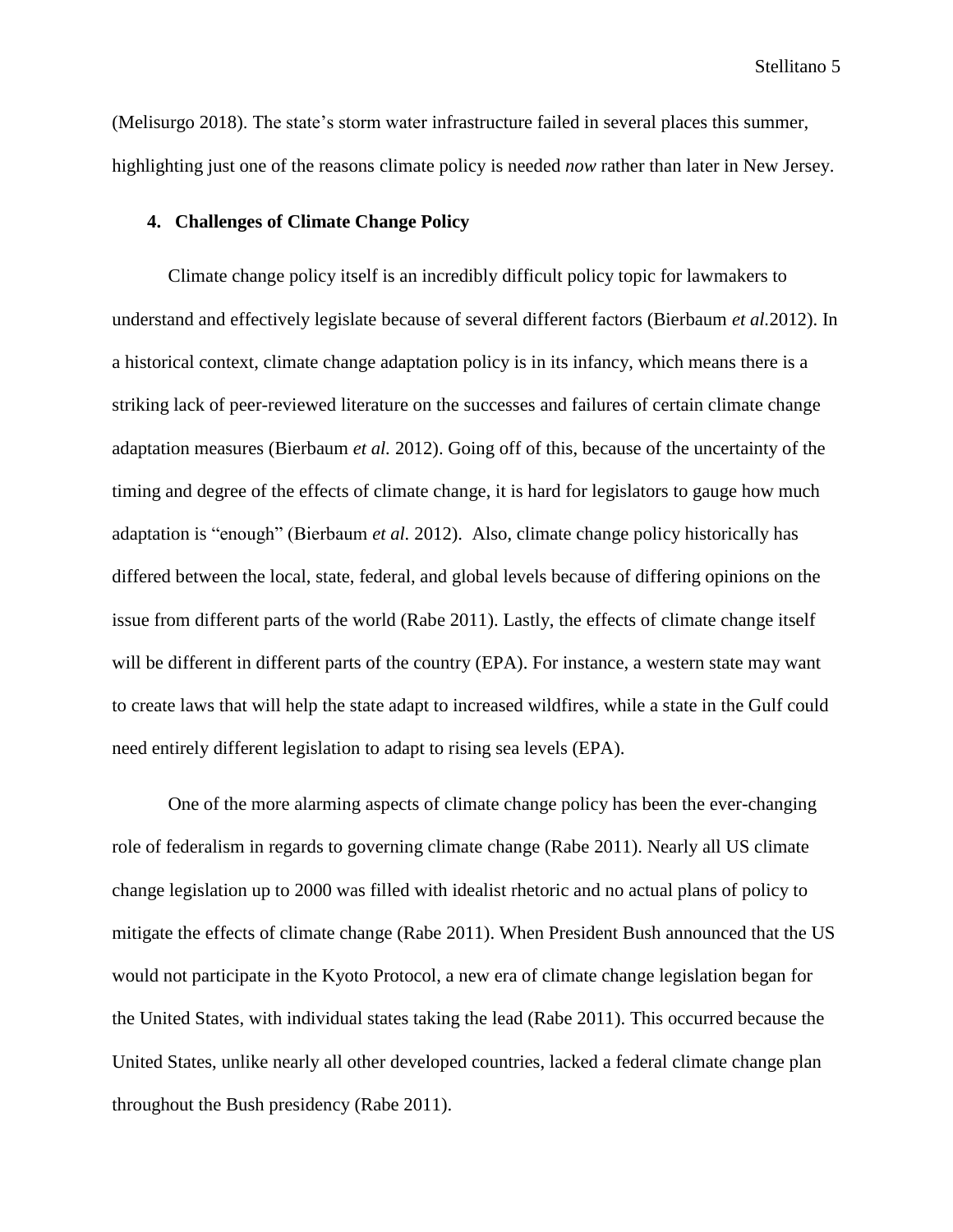With states taking the lead, the race to pass experimental climate change mitigation policy began. States like California quickly began passing laws aimed at reducing the state's greenhouse gas (GHG) emissions (Pyke *et al.* 2008). These policies were revolutionary for their time, and soon states began passing policies that incentivized the development of green energy, stricter emissions standards on cars, and long term goals of reducing reliance on non-renewable energy (Rabe 2011, Pyke *et al.* 2008). Many state's governors even began blocking the construction or expansion of coal power plants, because the governors began to believe that these forms of energy would be obsolete in the coming decades (Rabe 2011). States formed regional agreements as well, in which coal plants and other major GHG producers in the region would be taxed for their carbon output and in turn need to either offset this production with afforestation or buying carbon credits. (Pyke *et al.* 2008). The general message sent from all of these states was that if the federal government was going to be inactive with legislating climate change, then the states would solve the problem with proactive subnational policies (Berke and Ferguson 439).

The power to legislate climate change became reserved to the states, and the states that passed the most aggressive laws quickest soon became policy examples for other states that were behind the curve (Rabe 2011). California's climate plan became the gold standard for other states to follow, and when the era of state-dominated climate policy ended, many aspects of California's plan were used by President Barrack Obama's team as they created a federal climate action plan (Rabe 2011).

The dynamic of climate change federalism shifted back to the federal government with the SCOTUS 2007 decision in *Massachusetts V. EPA* (Rabe 2011). In this case it was determined that it was the EPA's job to essentially set the standards for climate change for the nation, because the actions of some states could be causing negative effects from a climate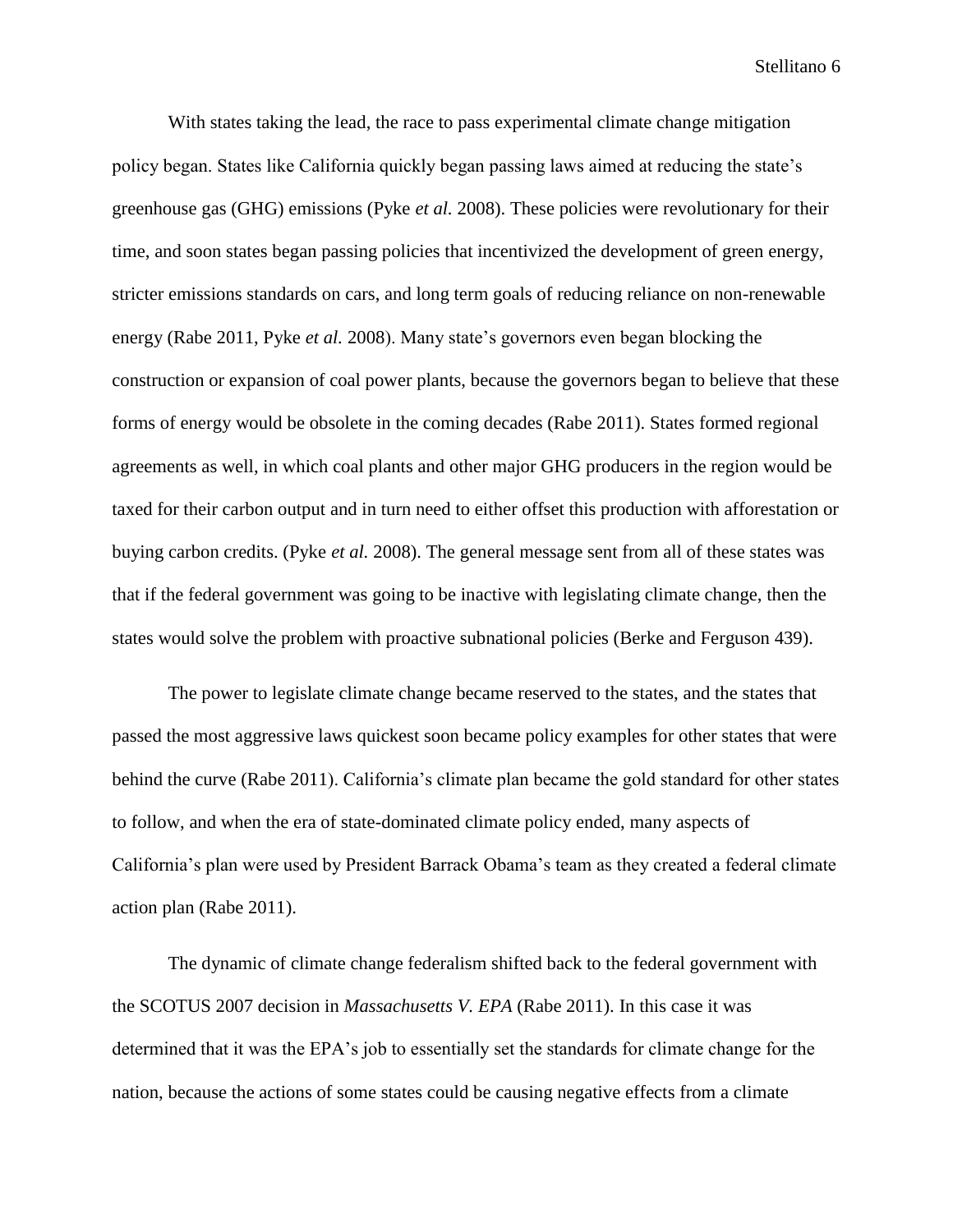change aspect on other states*.* (Rabe 2011). During President Obama's 8 years in office, the federal government began following the precedent set through the SCOTUS decision by taking the lead on climate change legislation (Rabe 2011). This shifted power from the states to the feds, but Congressional logjams stopped any major initiatives from being passed, leading many states to keep pushing their own climate action plans and not waiting on the federal government (Rabe 2011, Burke & Ferguson 2010). With the election of Donald Trump in 2016, it appears the power has yet again swung back to the states, as the president has said on the record that he does not believe in climate change (Nuccitelli).

# <span id="page-6-0"></span>**5. The 2000s: Climate Change Mitigation Policy**

Despite the challenges of climate change policy, there still have been a slew of successful measures passed on the subnational level that have actually given certain states an economic and political advantage (Rabe 2011). These policies can be easily implemented in New Jersey, and are worth reviewing so that the successes and failures of other states can be analyzed and possibly applied in NJ. All of these mitigation measures focus on reducing a state's GHG emission or taxing those who go over a cap (Roach 2011). For instance, ten northeast states formed a regional agreement in which they taxed any energy producers who went over a capped amount of carbon sequestered, and the states made \$800million in the first two years of the initiative (Rabe 2011; Roach 2011). The industries soon adapted so their carbon outputs would be below the cap, which didn't help the states economically, but did help the region environmentally (Roach 2011).

The biggest facet of climate change mitigation policy has been the passing of legislation across many different states setting renewable energy mandates (Rabe 2011). Through these mandates, states pledge to change the way the state produces its energy to a certain percentage of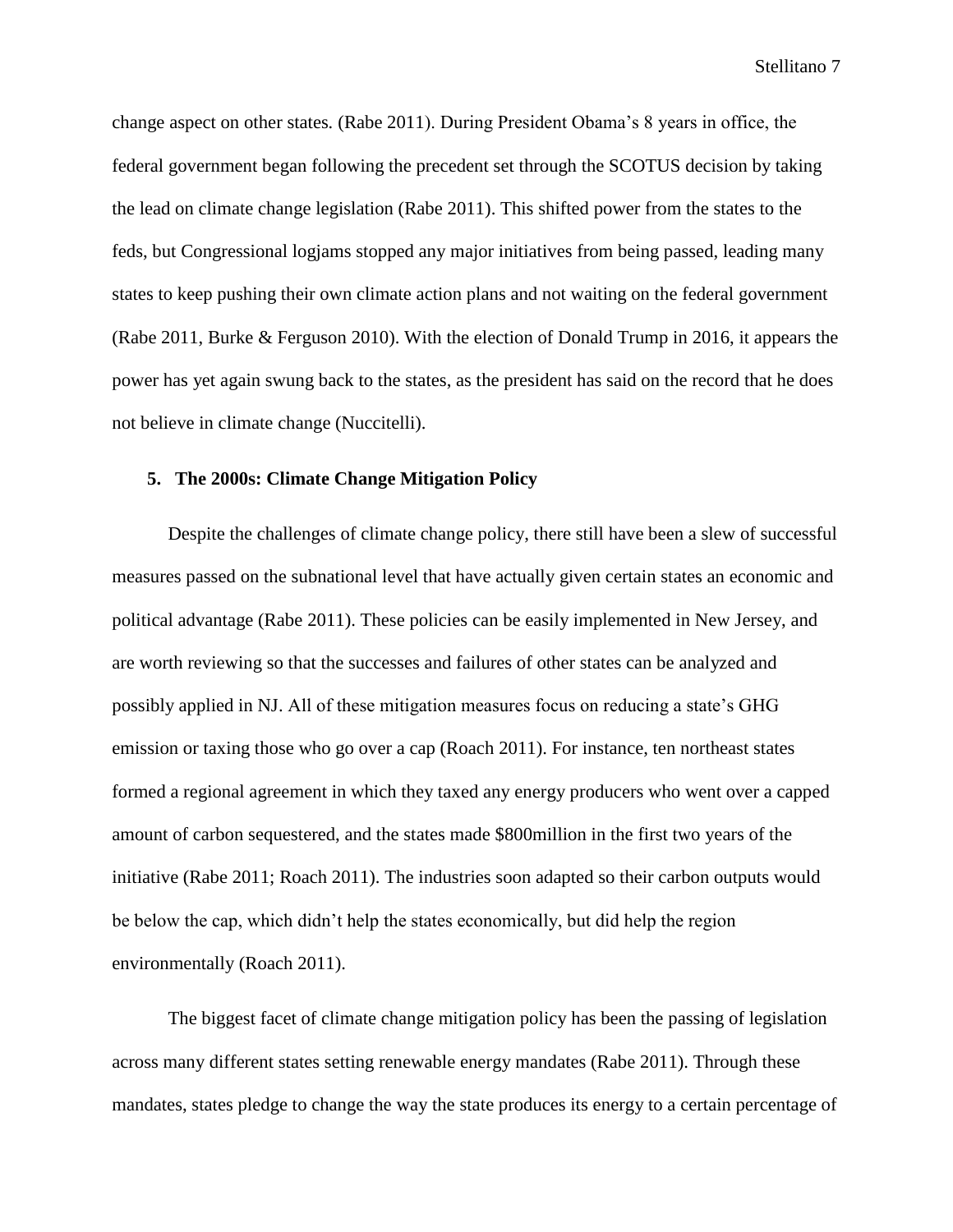renewables by a specific year (Roach 2011). These laws often are loaded with tax incentives that lead to large investments in the state by the private sector to construct the energy infrastructure needed to reach the goals of these mandates (Roach 2011; Rabe 2011). This increase in investment leads to jobs and a stronger local economy (Rabe 2011). These target numbers vary from state to state, with California calling for 33% renewable energy sources by 2020, but New Jersey only aiming for 22.5% by 2021 (Roach 2011).

Another successful mitigation effort has been the initiative to reduce car emissions (Pyke *et al.* 2008). States with this type of legislation incentivize the use of biofuels in cars, while also checking end-of-pipe emissions to ensure no vehicles are over-polluting (Pyke *et al.* 2008). A non-climate change benefit of these programs has been the reduction of smog in these areas relative to the increase in transportation (Rabe 2011). California incentivizes those who use high efficiency cars by delegating certain lanes on the freeway solely for passenger vehicles that are using alternative fuels (California Air Resources Board). In total, these sort of laws help clean the air of the state, and these types of laws are more effective in states with cities and recurrent smog issues.

Yet another successful climate change mitigation measure has been the promotion of electric efficiency (Roach 2011). Utilizing a smart grid, consumers who knowingly reduce their usage on critical peak days for the electrical grid are rewarded with credit when it comes time to pay their bills (Roach 2011). This puts the power to save money and energy in the hands of the consumer, and research through pilot programs has shown that when given this option, consumers consistently opt to mitigate their usage during peak times, leading to as much as a 50% reduction in peak usage from some consumers (Roach 2011).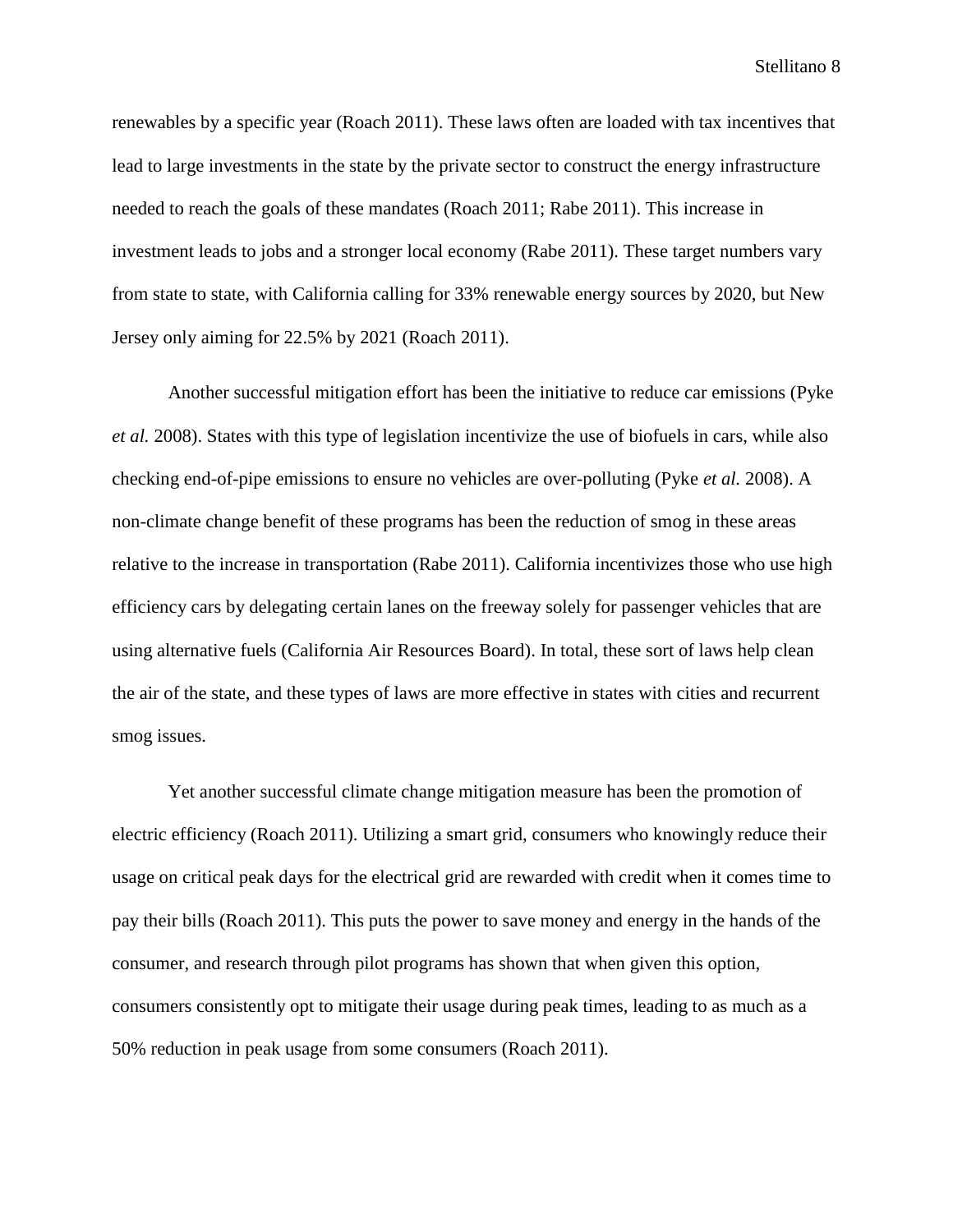In total, all of these effective climate change policies show that subnational governing entities have been successful in reducing their state's GHG production without hindering the state economically. In fact, these policies have actually made money for the states that passed them, which shows how these policies can actually turn a profit while also helping the environment (Rabe 2011). In fact, many states have aggressively pursued these policies because the local lawmakers understand that by taking the lead, their states will be at the forefront of a major energy shift (Rabe 2011). This has led to rapid investment from states into renewable energy sources so that their state can possibly become a hub for renewable energy (Rabe 2011). These policies have also given the states that acted early more political prowess, as the success of certain state's programs has led to other states and regions needing expertise and advice on how to implement similar laws (Rabe 2011).

# <span id="page-8-0"></span>**6. Modern Day: Climate Change Adaptation Policy**

The successes of the states that acted fast with climate change mitigation policy in the 2000s can not be overlooked, but the policy spectrum with climate change has now shifted from mitigation to adaptation. That being said, the 2018 political environment is eerily similar to the early 2000s. Much like how President Bush opted out of the Kyoto climate agreement, President Trump also backed the US out of the Paris Climate Agreement while stripping many of President Obama's climate change laws (Halper). This creates another opportunity for states to take the lead with climate change adaptation policy much like how the states did in the 2000s with climate mitigation policy. It is important to remember however that while there has been over a decade of research and publications on climate change mitigation policy, there is an apparent lack of literature on climate change adaptation policy (Mees *et al.* 2013).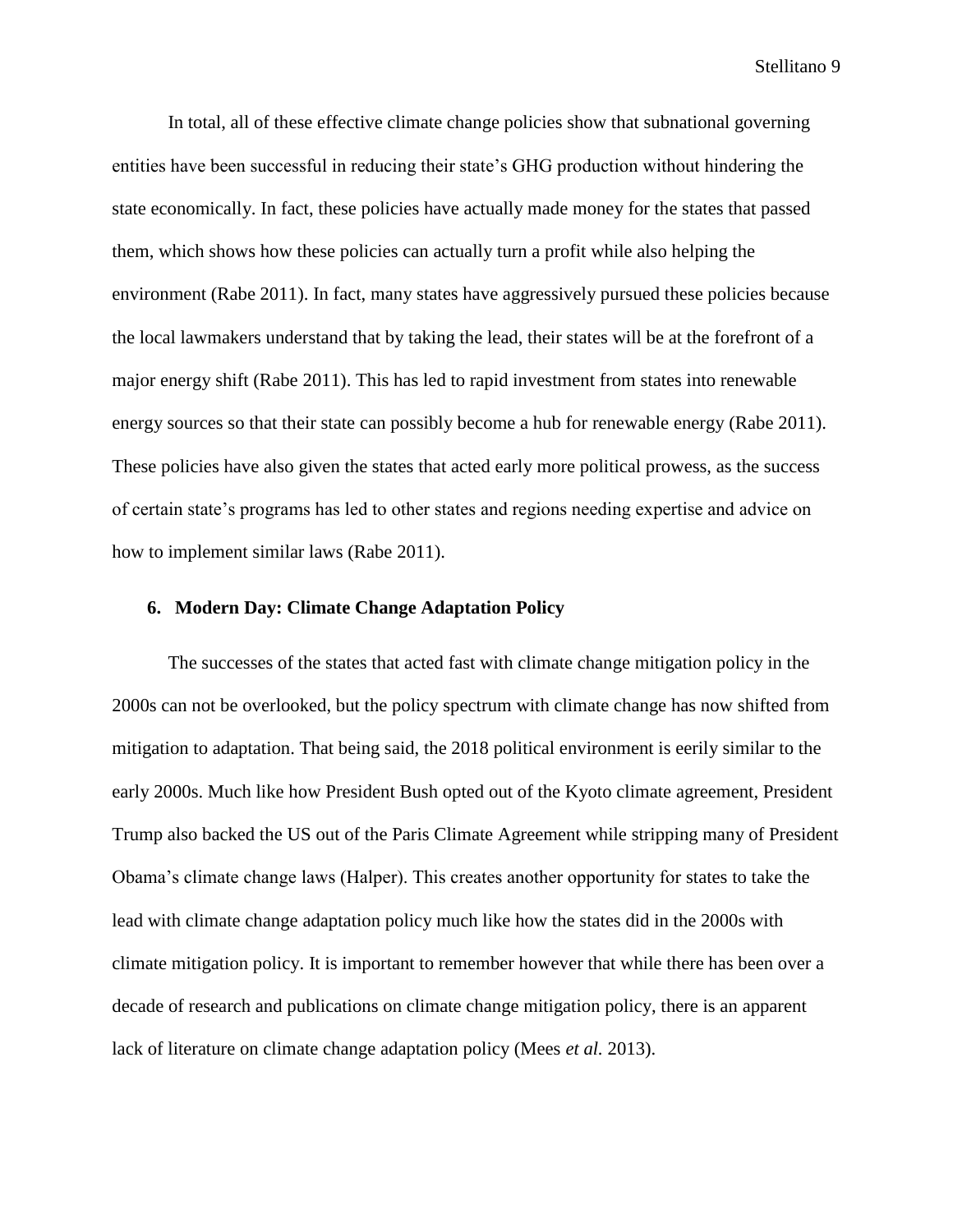In the wake of President Trump's decision to leave the Paris Climate Agreement, many cities and states across the nation immediately vowed to still uphold the terms of the agreement (Halper). For these lawmakers, there will be no federal guidelines or standards to assist them in enforcing the international agreement (Halper). Legislators will need to account for the uncertainty, controversy, scientific impact, and social complexities of climate change policy (Mees *et al.* 2013). Economic instruments will be heavily relied upon to help weigh the financial costs of certain policies amid all this uncertainty (Dobes *et al.* 2014). In these scenarios, the cost of the adaptive policy will need to be weighed against the cost of not taking action (Dobes *et al.*  2014). These costs are not purely economic either… geography, human lives, and social issues are also wrapped into these multi-disciplinary analyses (Mees *et al.* 2013). After weighing all of these complex costs of climate change policy, there are still plenty of viable policy options to choose from.

For coastal areas, there is an immediate need to replenish and fortify natural and manmade sea barriers in order to adapt to rising sea levels (Pyke *et al.* 2008). Dune replenishment by the Army Corps of Engineers after Hurricane Sandy is an excellent example of caution, as the dunes of New Jersey's barrier islands are now better equipped to protect the islanders from the devastation that Sandy caused (NJDEP). Off shore breakwaters and wetlands are also being constructed around areas in NYC where coastal flooding was the worst from Sandy (Rosenzwig & Solecki 2013). Had these climate change adaptation measures been erected before the storm, damage could have been minimized, but with the amount of stronger hurricanes expected to increase, at least these adaptive measures will protect these coastal areas from future storms (Rosenzwig & Solecki 2013).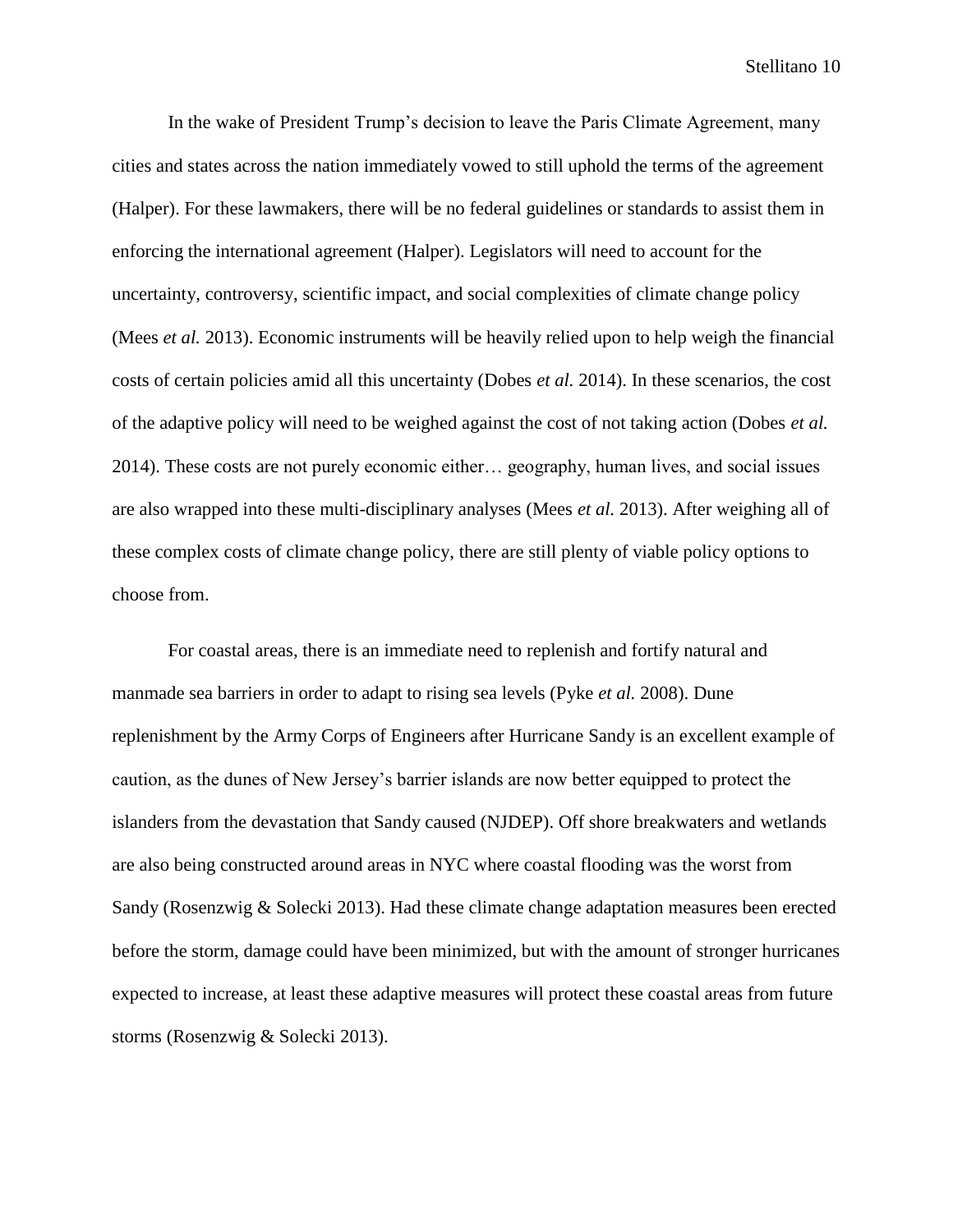A re-mapping of flood zones that includes the effects of climate change also should be considered by local legislators trying to adapt to climate change (Rosenzwig & Solecki 2013, EPA). Major recent flooding events in urban areas like Houston and Nashville illustrate how the storms occurring today are more intense than the storms of the past that were used as benchmarks to make old flood maps (Kimmelmen). In fact, New York City called for an entire re-mapping of its flood zones after Hurricane Sandy, with mayor Bloomberg citing unforeseen changes from climate change as the reason behind the need to re-map (Rosenzwig & Solecki 2013). As rain storms are expected to continue becoming more intense, protecting people from what used to be 1 in 100 year floods is going to be imperative for law makers.

Following New York City's precedent can help other cities adapt to flooding and get at risk people out of their homes before the storm even hits (Rosenzwig & Solecki 2013). Policies introducing building codes that mandate flood resistant buildings can help minimize damage for developed areas like Houston and New Orleans that are constantly at risk of flooding (Mees *et al.* 2013). Other cities are updating and modernizing their storm drainage systems so that the increased intensity of storms can be properly handled by the city's municipalities (Bierbaum *et al.* 2012). Legislators in Chicago are increasing the amount of permeable surfaces in the city to help with water drainage (Bierbaum *et al.* 2012), while nearly all American cities are instituting green rooftops to help minimize drainage into overloaded storm drain systems (Bierbaum *et al.*  2012; Rosenzwig & Solecki 2013; Mees *et al.* 2013).

Aside from these specific examples, there are countless other excellent experimental policies being implemented by local governments across the country that will soon serve as an example for other areas with similar climates (Bierbaum *et al* 2012*.*). Much like the early 2000s, it is now time for subnational policy makers to learn from these pioneering climate change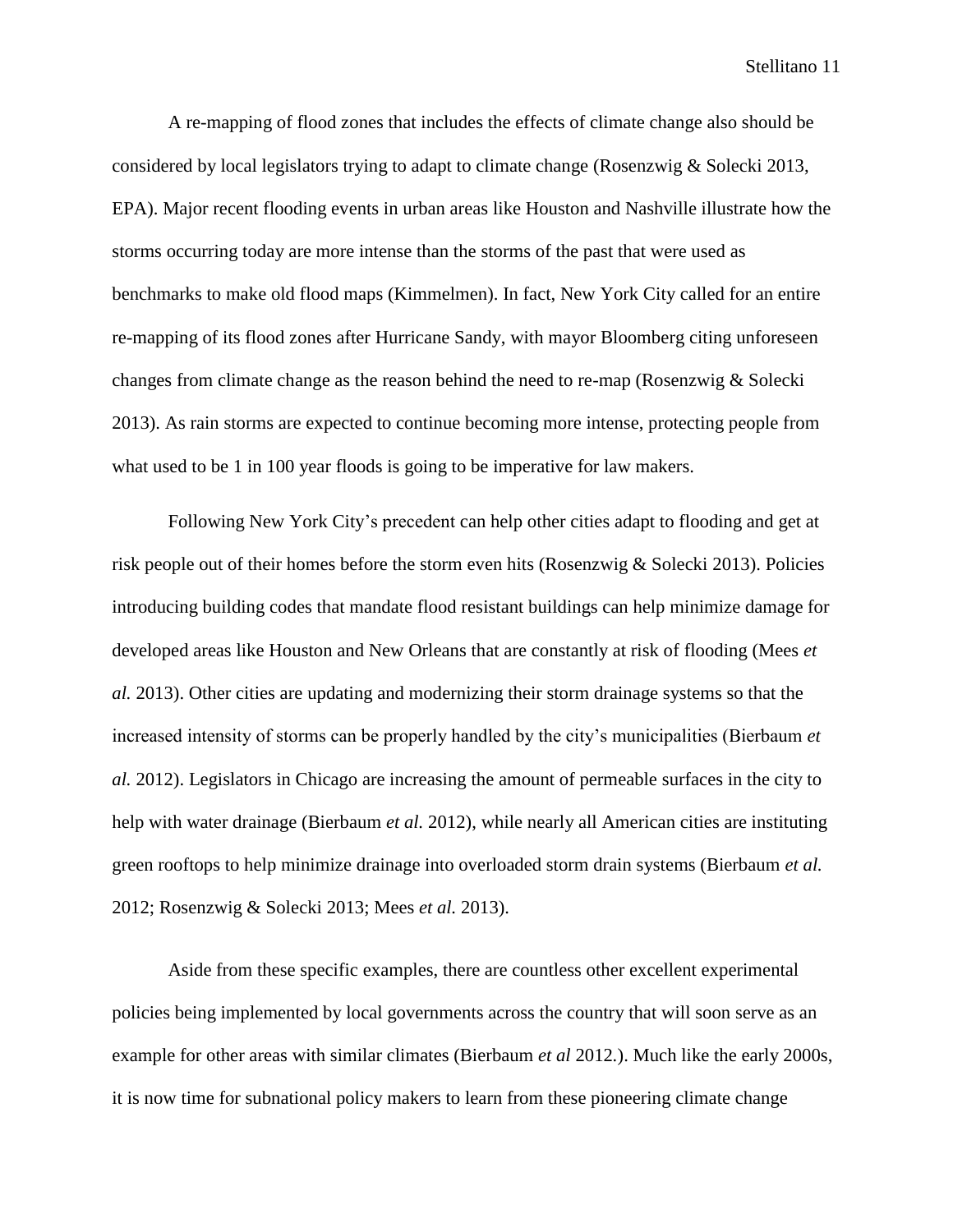adaptation strategies and weigh the enormous cost benefit analyses behind these policies in order to save their constituents from the impending dangers of climate change.

#### <span id="page-11-0"></span>**7. New Jersey Climate Change Policy 2000-2017**

Looking at the history of New Jersey's climate change laws, there are a few laws passed between 2000 and 2017 (*NJ.gov*). These existing laws were passed in the pioneering times of the early 2000's when then the original wave of climate change mitigation laws were passed in many liberal-leaning states across the nation (*NJ.gov*). The crown jewel of the state's original climate change laws is the "Global Warming Response Act", a mitigation bill aimed at reducing the state's release of greenhouse gases (*N.J.S.A 26:2C-37*). The law's main goals are to reduce the state's greenhouse gas emissions to 1990 levels by 2020, and then reduce emissions to 80% below the 2006 level by 2050 (*N.J.S.A 26:2C-37*). The state's emissions fell below the 1990 level in 2008, and has not surpassed this level since (*NJDEP*). The NJDEP claims the state is also ahead of schedule to meet the 2050 emissions goal set by this law (*NJDEP*).

On top of this, the New Jersey Energy Master Plan was passed in 2011 as a supplement for the Global Warming Response Act (*LTR-11-0664*). The plan has 5 main goals to assist the state's energy producer's reach the emission guidelines set by the Global Warming Response Act (*LTR-11-0664*). The five main goals include: 1. Lower the cost of energy for all New Jersey customers, 2. stimulate a diverse array of new and renewable energy sources, 3. reward energy efficiency and conservation while also reducing peak demand, 4. Capitalize on emerging technologies for power generation and transportation, and 5. Support the state's energy portfolio standard of 23.85% renewable energy sources for the state by 2021 (*LTR-11-0664*).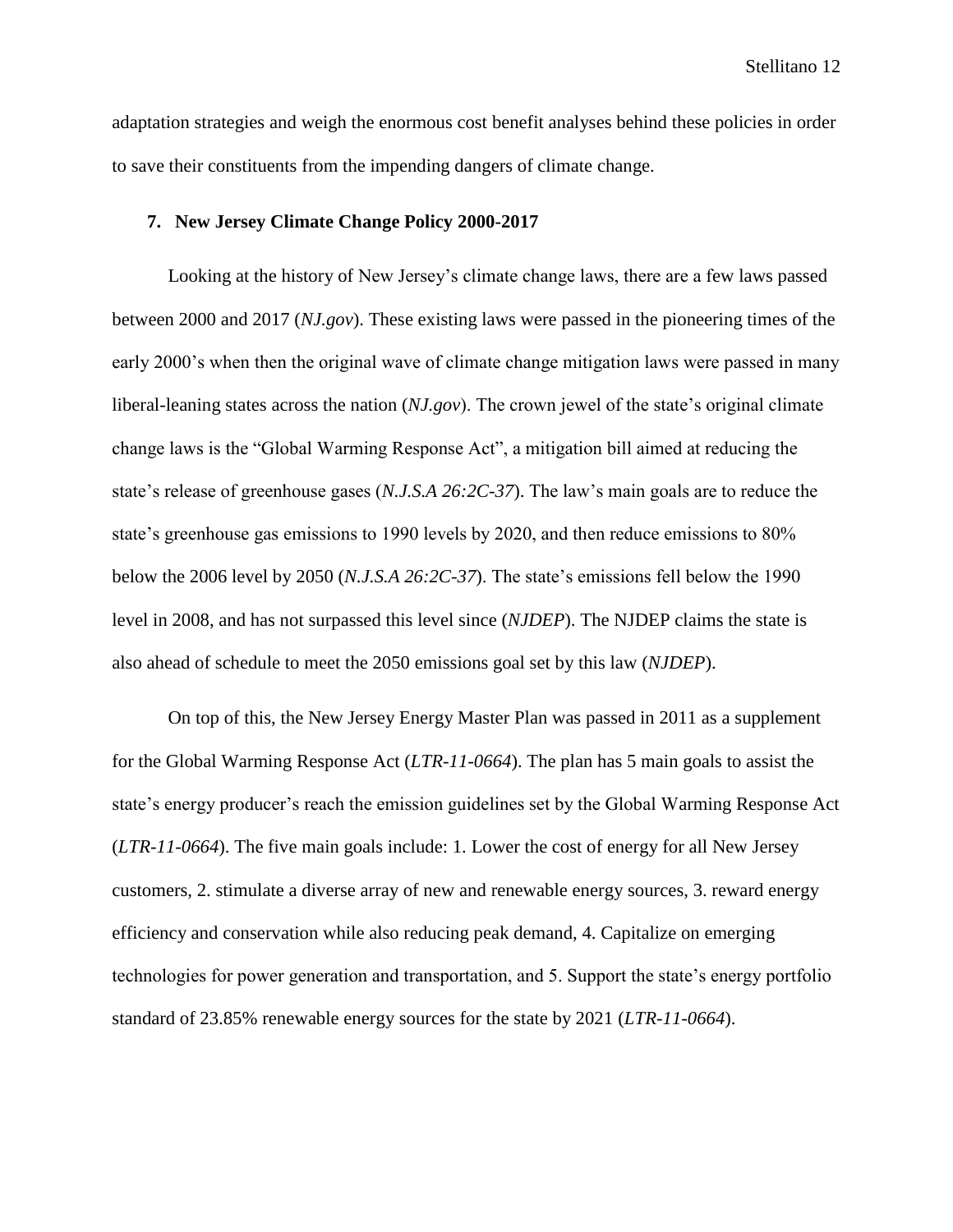In order to supplement the New Jersey Energy Master Plan, the Solar Act of 2012 was passed the following year in order to further incentivize solar power as an energy option for electricity producers in New Jersey. Specifically, the law set a mandate that 4.1% of electricity sales in the state must come from solar sources by 2028 (*P. L. 2012, c. 24*). The New Jersey Board of Public Utilities (BPU) was specifically cited by this law as the department in charge of setting new standards and incentives to see the law's goal come to fruition (*P. L. 2012, c. 24*). One of the more important pieces of the law also encouraged the implementation of solar fields on underutilized lands in the state (*P. L. 2012, c. 24*). This specific program created by the law allowed the state to give Solar Renewable Energy Credits (SRECs) to the owners of solar energy generation plants on these "underutilized" lands. These lands include brownfields, areas of historic fill, and properly closed landfills (*P. L. 2012, c. 24*).

Diving deeper into SRECs, the state has had this solar credit program since 2001 in order to incentivize clean energy. Energy producers earn an SREC every time their solar facilities generate 1,000 kilowatt-hours of energy (*P. L. 2012, c. 24*). These numbers are all tallied through the state's SREC tracking system, which automatically credits a power customer's electricity bill (*P. L. 2012, c. 24*). The value of an SREC varies based off the current supply and demand of energy, but as of March 2019 the weighted average price of a credit was \$222.70 (*SREC Trade*).

The effects of these laws have been felt in New Jersey already, as the NJDEP has reported a 26% reduction in the state's CO2 emissions from electricity generation and a 70% decrease in the state's reliance on coal as of 2016 (*NJDEP*). New Jersey has been among the national leaders in states that relied least on fossil fuels, but the state still has a high reliance on natural gas (*NJDEP*). In fact, natural gas accounted for 55% of the state's electricity generation in 2016, which is 15% more than the amount produced in 2011 (*NJDEP*). In comparison,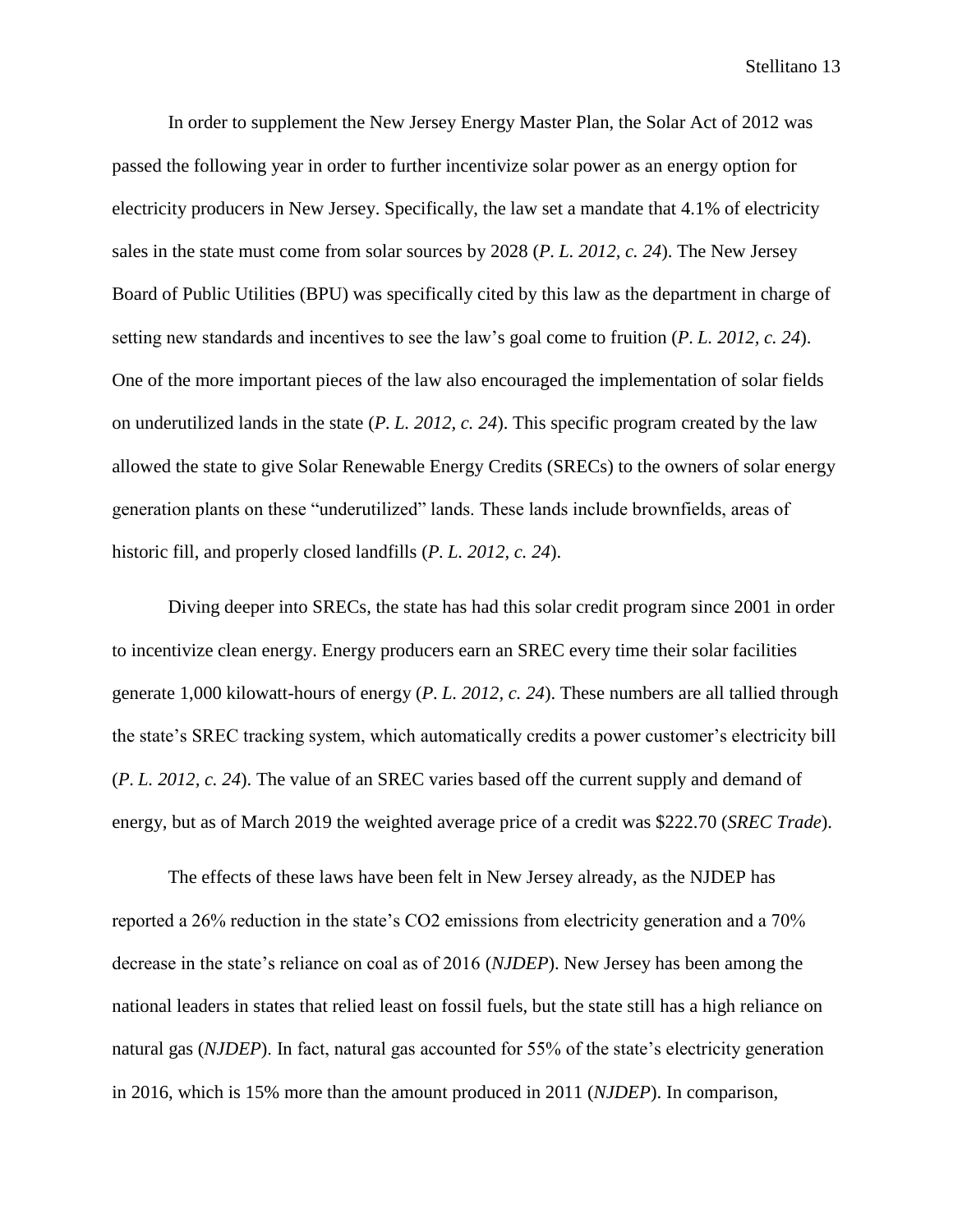renewables accounted for a mere 5% of the state's electricity generation in 2016, while nuclear power accounted for 38% (*NJDEP*). Thus, while the state has weened itself off of a reliance on coal for electricity generation, the state still gets a very small fraction of its electricity from renewable sources.

After the passage of the New Jersey Energy Master Plan, there is a glaring lack of climate change legislation during the years of Chris Christie's governorship from 2010-2017. While New Jersey was ahead of the curve during the early years of climate change policy in the late 2000's, as other states shifted policy from climate change mitigation to climate change adaptation, New Jersey remained stagnant. That being said, there has been a multitude of climate change laws and executive orders passed in the opening months of Phil Murphy's term as governor in 2018.

#### <span id="page-13-0"></span>**8. NJ Climate Change Policy 2018-Present**

In the first calendar year of governor Murphy's term, there has been plenty of talk from the governor's office about the state becoming more resilient in the wake of climate change. The governor and state legislature has yet to pass any sweeping bills on climate change, but executive orders and other policy decisions have been made by the governor to help catch the state up with climate change adaptation policy.

The first major action by the governor to combat climate change happened on January 29, 2018. The governor signed executive order #7, which reinstated New Jersey into the Regional Greenhouse Gas Initiative, and initiative for states in the North East to drastically cut their greenhouse gas emissions (*Executive Order 7,* 2018). Governor Christie had previously allowed the state to not follow the guidelines of the initiative.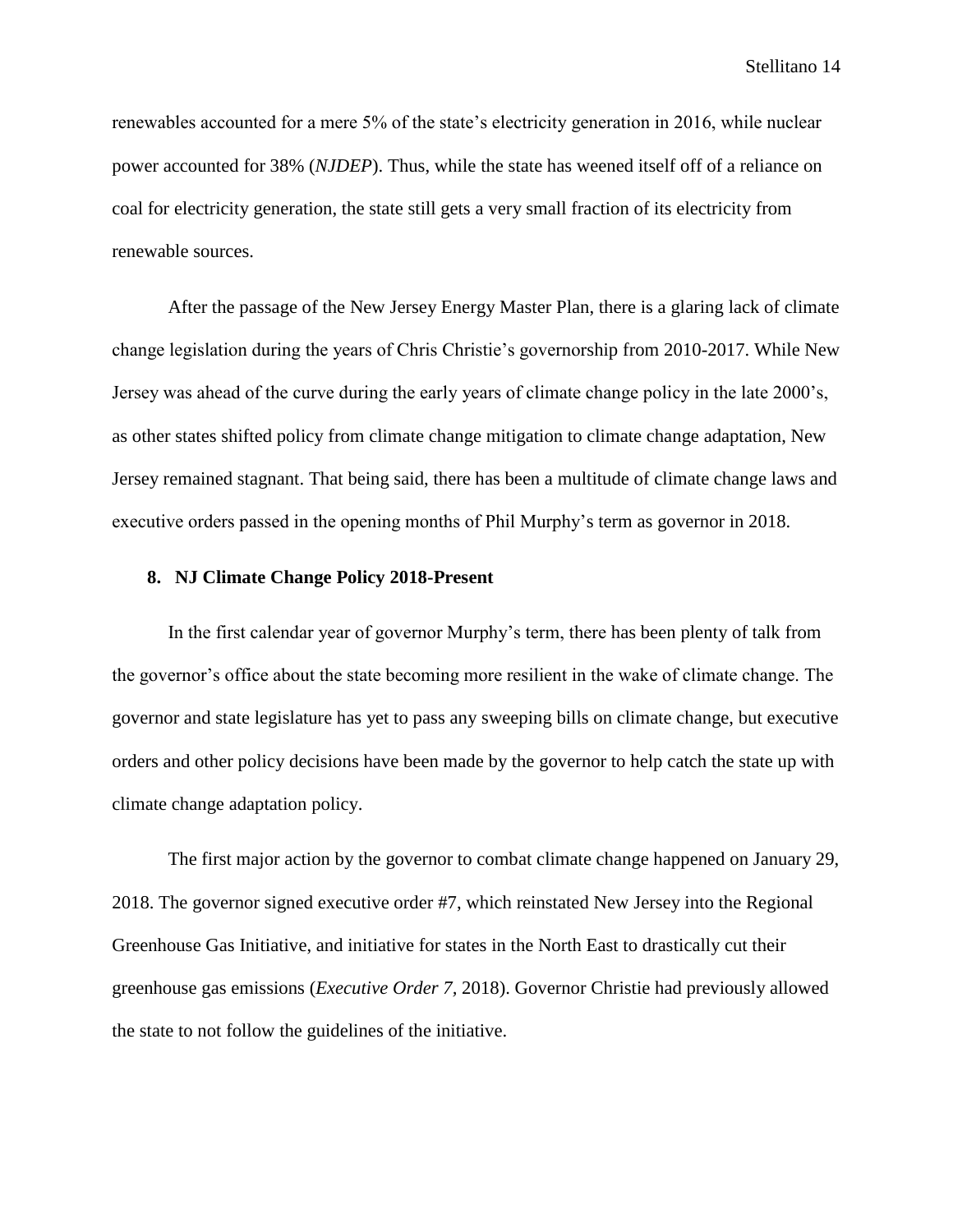In February 2018, Murphy signed another executive order committing New Jersey to following the CO2 standards set by the United Nations. The law reads:

"*The State shall join the United States Climate Alliance and uphold the Paris Climate Accord, lower greenhouse gas emissions, and address the threats posed by climate change in accordance with the goals established therefor by the alliance.*" (*P.L.2018, c. 3*)

This committed the state to cutting pollutants like methane and black carbon, while increasing funding for clean energy (*P.L.2018, c. 3*). The Accord is considered the most up to date policy recommendation in the international community, and New Jersey's solidarity with the rest of the international community was well received. This signing signaled a host of changes in the states attitude towards climate change. Governor Murphy later released the state's key initiatives in its fight against climate change, which include statewide energy planning, energy efficiency, and resiliency.

Governor Murphy also signed Executive Order #28 in May 2018 to overhaul the state's Energy Master Plan in order for the state's new goal to be 100% renewable energy sources by 2050 (*Executive Order 28,* 2018). Aside from 100% renewable energy by 2050, the other 4 main goals of the plan include 1. Growing NJ's clean energy economy 2. Ensuring reliability and affordability for all electric customer 3. Reducing the state's carbon footprint 4. Advancing new technologies for all NJ residents (*Executive Order 28,* 2018). The Master Plan, which was already one of the state's more effective climate change laws, became much more aggressive with the Murphy revisions, and supplemental laws and executive orders have been passed in order for the goals of the revised master plan to be met.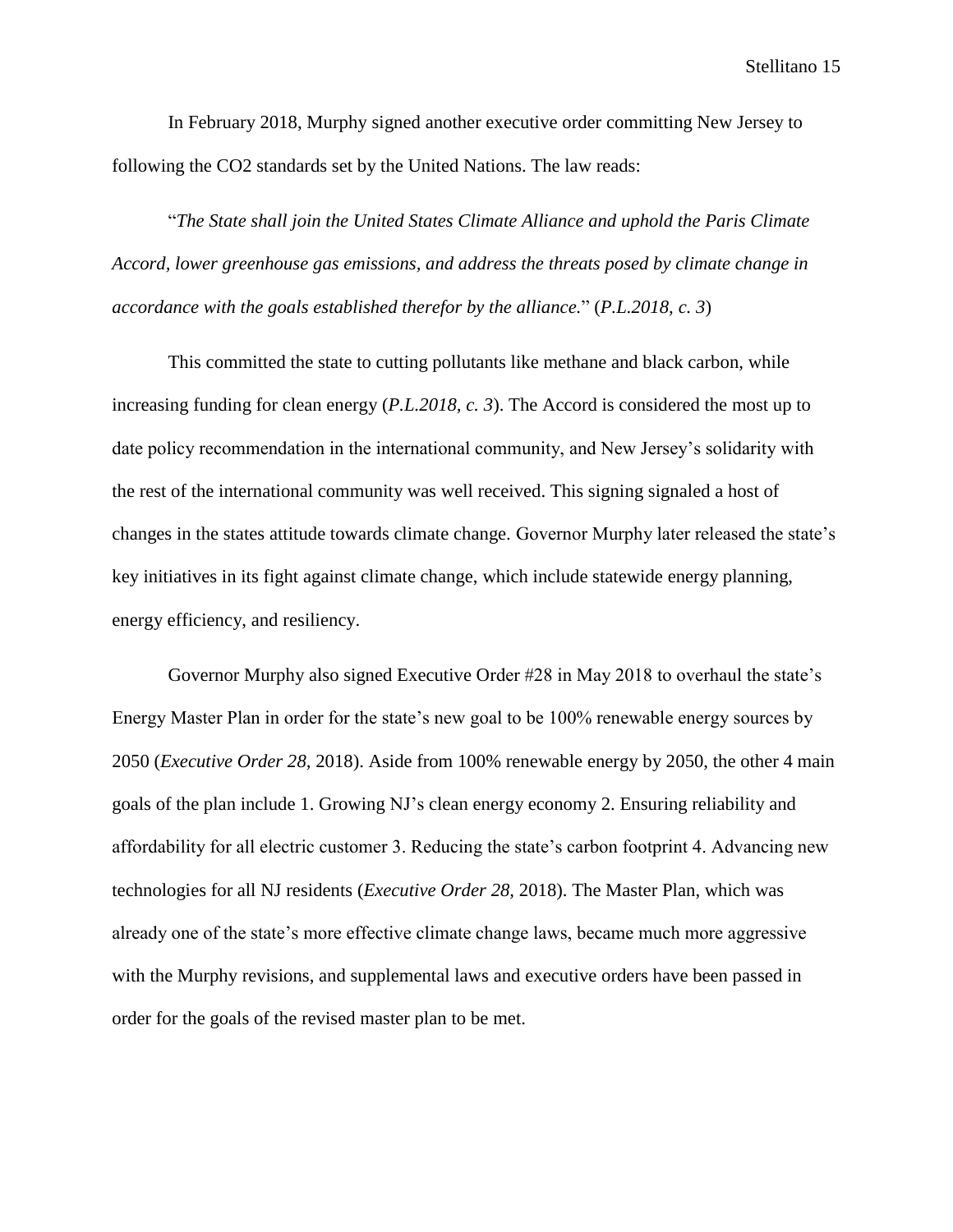One of these supplemental policies is Executive Order #8, which was signed in January 2018. This Executive order called upon all relevant New Jersey state agencies, including DEP and BPU to ensure the state follows the guidelines of the Offshore Wind Energy Development Act of 2011 (*Executive Order 8,* 2018). While the act was never fully enforced during the Christie administration, this executive order by Murphy instructed all state agencies that they must ensure the plan gets implemented to a full extent in order for the state to reach the plans goal of 3,500 MW of offshore wind power development by 2030 (*Executive Order 8,* 2018). This would be enough electricity to power over 500,000 houses. The executive order also reinstated a tax credit system for wind power that was dismantled by the Christie administration (*Executive Order 8,* 2018).

To further supplement the goals of the new Energy Master Plan, governor Murphy signed the Clean Energy Act in May of 2018 (*P.L.2018, c.17*). The act is arguably the biggest action by the governor and state legislature to combat climate change, and it created several new initiatives and programs to help push the state towards 100% renewable energy by 2050 (*P.L.2018, c.17*). Some main policy pieces of this plan include the Community Solar Pilot Program, DrivegreenNJ, and the state's renewable portfolio standard (*P.L.2018, c.17*).

The community Solar Pilot program, run by NJ BPU, allows utility customers to purchase solar credits in solar projects in their service territory even though the projects won't be on the customer's property (*P.L.2018, c.17*). This gives utility customers who can't have solar panels on their property a chance to invest in solar by purchasing credits, reducing their electric bill (*P.L.2018, c.17*). The program is expected to start in the coming months, and it is in the last stages of drafting rules and regulations.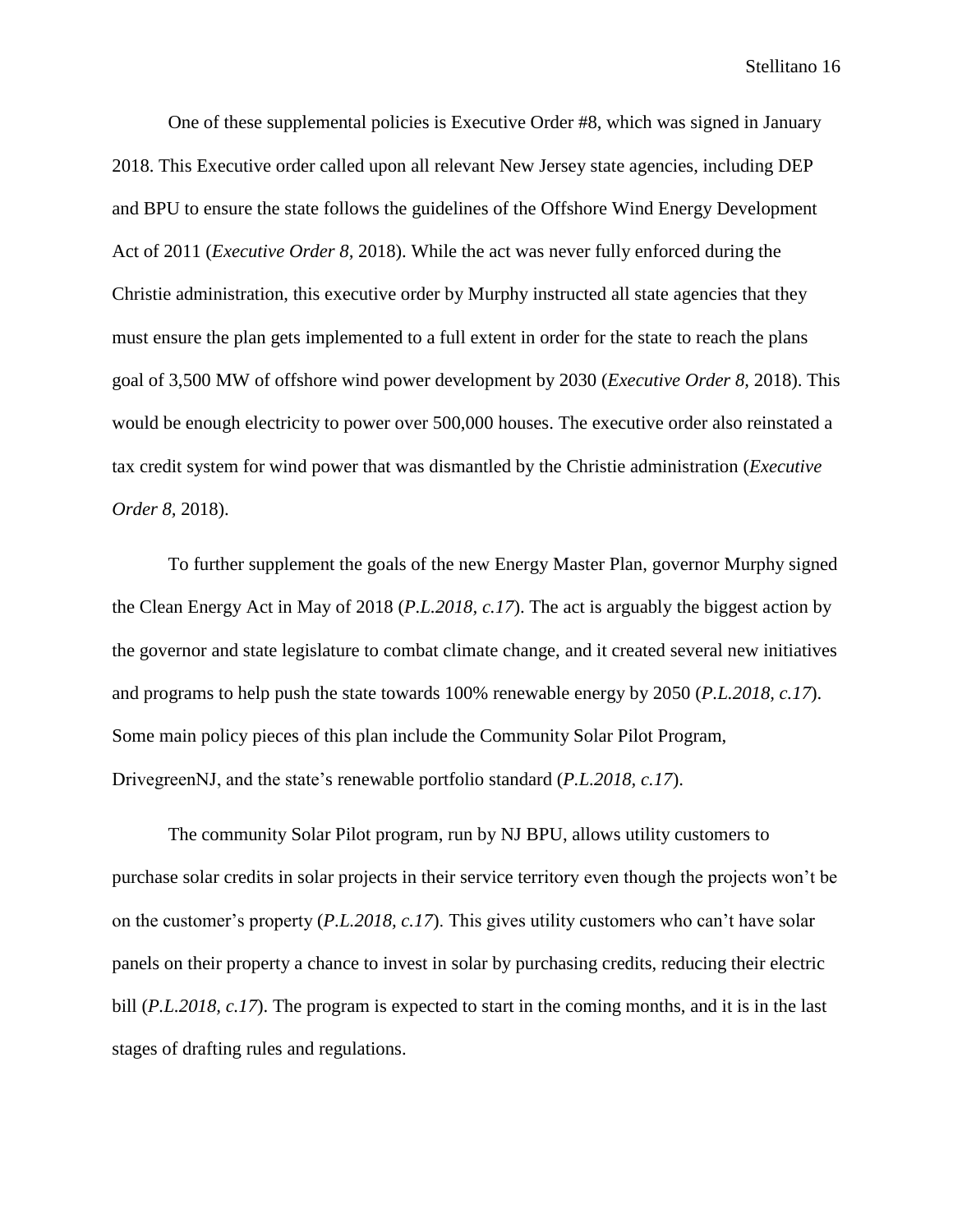To account for CO2 emissions from transportation, the state also launched its "drivegreenNJ" plan as part of the Clean Energy Act, which is an educational program aimed at educating NJ commuters on their options when picking a new car (*P.L.2018, c.17*). The program highlights the benefits of electric vehicles, and provides estimates for cost savings with the state's tax breaks for electric vehicles, cost of gas, and locations of superchargers for electric vehicles (*P.L.2018, c.17*).

The states renewable portfolio standard that was created by this act is considered one of the most ambitious renewable energy plans passed by any state. The Standard mandates that all electricity providers in the state sell energy from at least 35% renewable sources by 2025 and at least 50% by 2030 (*P.L.2018, c.17*). The standard also mandates that 5.1% of the state's energy to come from solar sources in particular by 2021 (*P.L.2018, c.17*).

The Clean Energy Act also focused on energy efficiency, calling for utilities in the state to cut electric usage by 2%, and specifically natural gas usage by 0.75% (*P.L.2018, c.17*). The law further focuses on energy storage, mandating that utilities have the infrastructure in place to be able to store 600MW of energy by 2021, and 2,000MW by 2030 (*P.L.2018, c.17*).

The state DEP has also increased efforts to develop a state coastal resiliency plan to cope with effects of climate change already being felt in the state through its Office of Coastal and Land Use Planning. Storms in the last few years have highlighted that the state's storm water infrastructure and coastlines are not prepared for the more frequent and intense storms of the  $21<sup>st</sup>$ century. The state's resiliency plan's intention is to correct these issues. It is imperative that New Jersey's coastline and shore towns remain protected from hurricanes that will be more intense in the coming decades (*Office of Coastal and Land Use Planning*). The tourism economy from the shore is worth billions of dollars, and the state experienced the effects of an unprotected coastline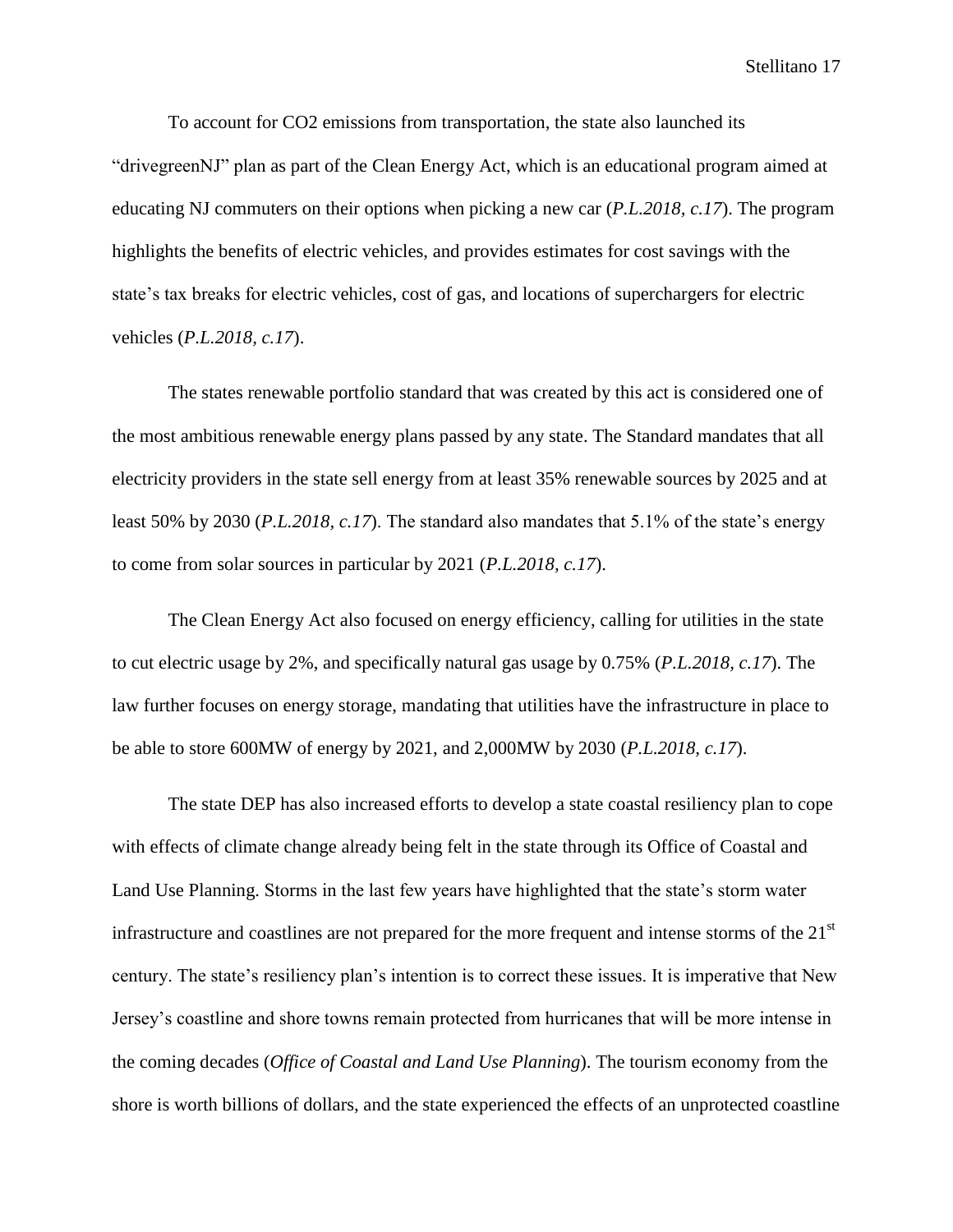after the Jersey shore was decimated by Hurricane Sandy (*Office of Coastal and Land Use Planning*). Rising sea levels have led to higher high tides as well, which have led to localized flooding on barrier islands on sunny days. While the official plan has not been released, the state says an emphasis will be placed on adaptation policies, for the effects of sea level rise and increased storm water discharge are already being felt, and current scientific research strongly suggests these changes cannot be reversed and will only get worse in the coming decades (*Office of Coastal and Land Use Planning)*.

Summing up the state's busy year in climate policy, Governor Murphy has been vocal and public about his emphasis on climate change adaptation in the state. The state's 2018 climate change policy laws placed a special emphasis on energy. The governor's ambitious energy master plan has primed the state to produce large amounts of renewable energy, while having the efficiency and storage advances needed to better utilize this energy. Coastal areas, and flood prone inland areas are also being closely observed and will likely see new regulations in the coming years in order to adapt to increased storm water discharge and rising sea levels. Compared to the 8 years prior, 2018 was a banner year for climate change policy in New Jersey, but is it enough?

#### <span id="page-17-0"></span>**9. Climate Challenges Still Facing New Jersey**

The state has passed an impressive amount of climate change policy within the last year, but a lack of policy for 8 years has created a large policy gap that will take more than a year to fill. There are many climate challenges and problems the state will need to overcome in the coming years, and more policy will be needed to keep progressing the state.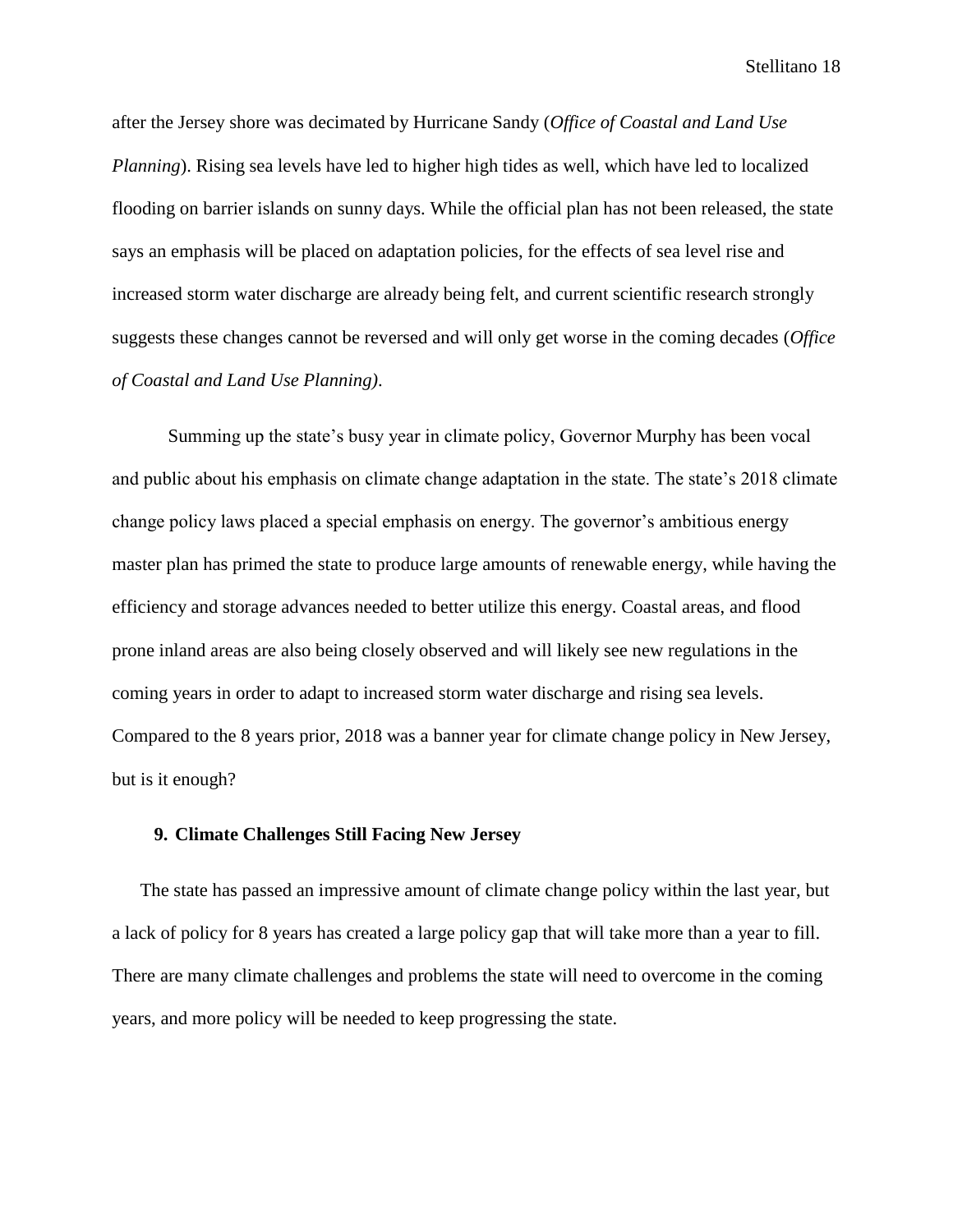The state's public transportation shortcomings have been well publicized in recent years. NJ Transit, the state agency in charge of public transportation, has fallen victim to an aging infrastructure and lack of funding in recent years even though ridership continues to increase (McGeehan 2018). NJ Transit is the largest state public transportation system in the US, serving around half a million riders a day (*NJ Transit 2017 Annual Report*). Frequent delays, train failure, and safety concerns have plagued NJ Transit and limited the capabilities of the state's public transportation system (McGeehan 2018). The Atlantic City Rail Line has been shut down for several months, and although the state intends to reopen the line in May, it still highlights the falters of the current state of NJ Transit (McGeehan 2018). The largest source of greenhouse gases in New Jersey is transportation, and an ailing public transit system that leads to people choosing to commute in their own vehicles will only be increasing GHG emissions in the state in the coming years.

Most municipalities in the state are also not walkable or bike-friendly. The state DOT spent only 2.5% of their capital budget on pedestrian/bicycles in 2016, signaling a lack of support from the state in these initiatives (*NJDOT*). Bikeways and greenways have proven to be successful and practical alternate transportation methods in cities and suburbs of other states, but New Jersey has lagged behind in this department (Nowak & Dwyer 2007; Searns 1995). GHG emissions will only continue to increase if commuters choose to use personal vehicles rather than bicycles and walking (Nowak & Dwyer 2007). New Jersey cities are prime locations for greenways and bikeways, but lack of funding and interest from the state has kept this from becoming a possibility (*NJDOT*). New Jersey's urban areas also lack ample green space and parks, which creates heat islands in these cities (Nowak & Dwyer 2007). Heat islands trap heat and make cities like Newark much hotter than surrounding suburbs. With the expected temperature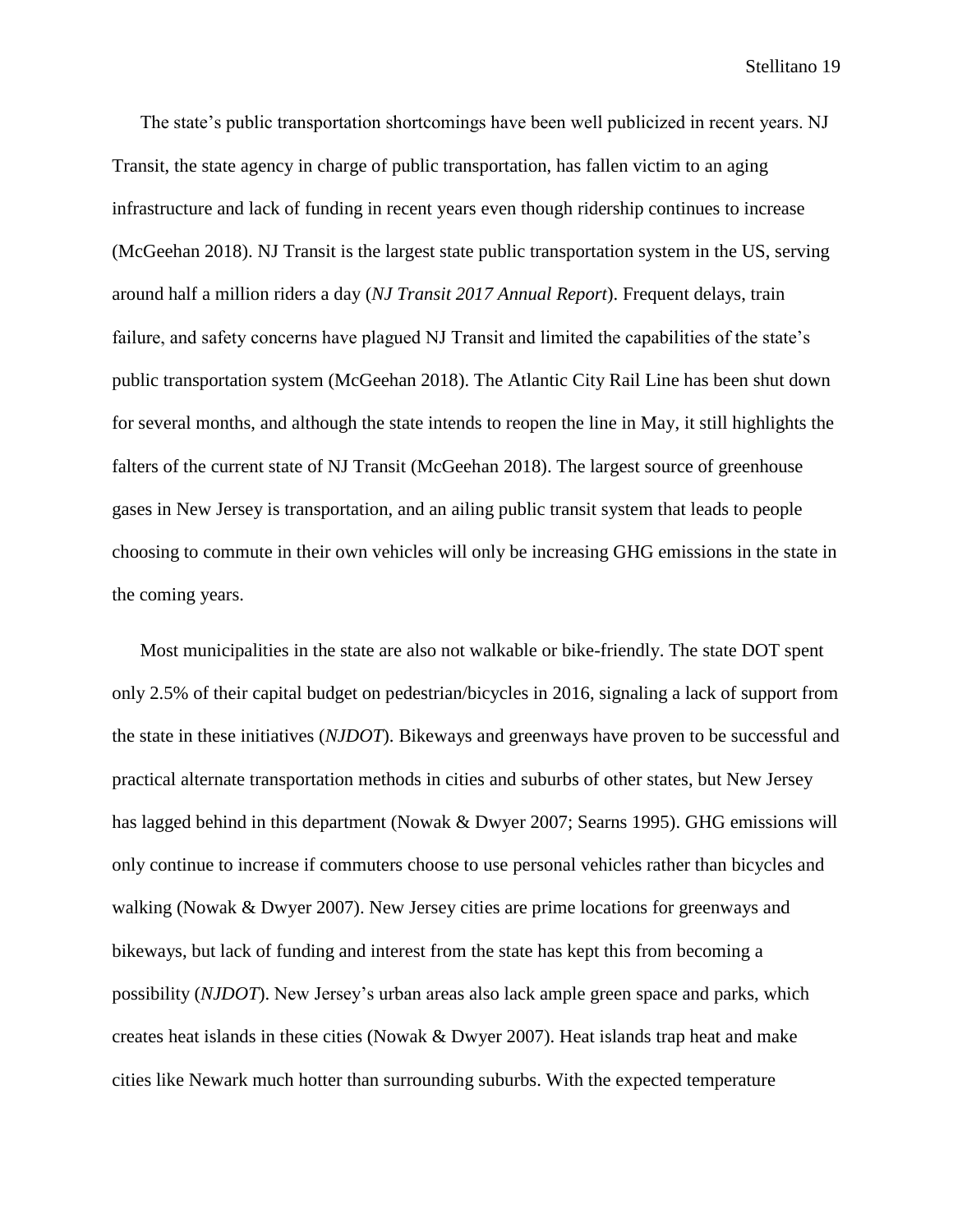increases in the coming decades from climate change, urban areas are expected to experience even stronger heat island effects, increasing health risks from heat for urban populations (Nowak & Dwyer 2007).

Land preservation is increasingly becoming a paramount priority for the state as well. There are several established nonprofits in the state that have successfully worked to protect land in NJ over the last few decades, but state action is needed in order to preserve the little open space left in NJ (*New Jersey Conservation Foundation*). New Jersey already has an impressive 1.2 million acres of land protected, but NJ is also already the most densely populated state in the union (*New Jersey Conservation Foundation*). A lack of preserved open lands will lead to higher temperatures in the state due to large heat islands from urbanization and suburban sprawl (Nowak & Dwyer 2007). Development of non-protected lands in NJ is also incredibly detrimental for water recharge from storms (Daniels & Leping 2005). With the expected increase in storms and storm intensity due to climate change, the state desperately needs open space to allow water to percolate back into the water table rather than flood communities (Daniels & Leping 2005). Specifically, the Highlands and Pinelands are two areas of principal importance for land preservation (*NJDEP*). Both of these protected areas provide crucial water recharge zones for the state's drinking water, and they both help- mitigate river and watershed flooding from storms. Current trends indicate that New Jersey will become the first state in the US to reach full build-out in thirty years (Mansernus 2003). This is the most alarming aspect of land preservation in New Jersey, for the state does not have much time to preserve these lands from development in order to quell effects of climate change.

A lack of funding for the state's environmental programs and departments have hindered the effectiveness of climate change policies. The state's Blue Acres and Green Acres programs are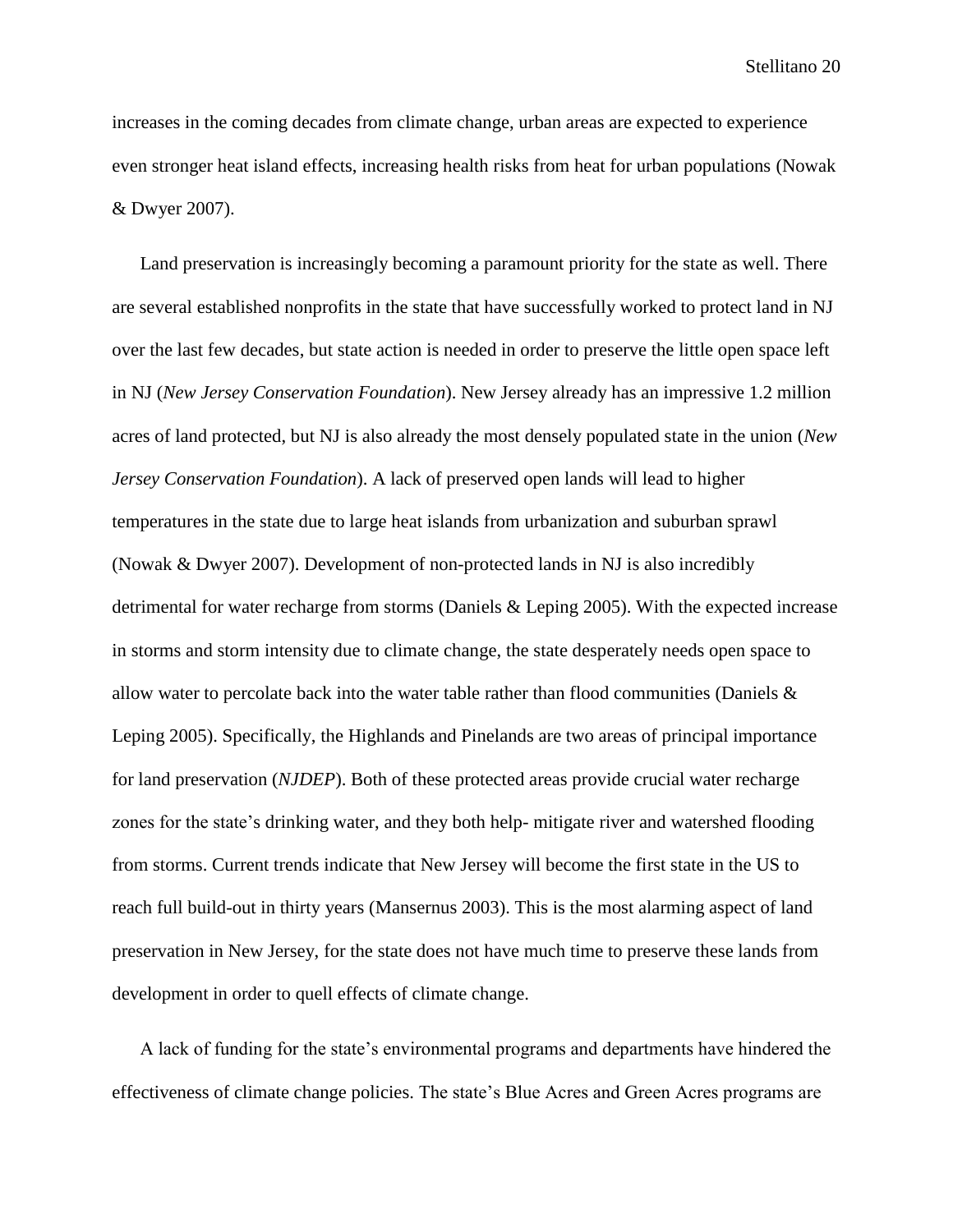also inadequately funded (*Environmental Policy Guide*). These two programs are essential funding assets for land acquisition and preservation, so full funding will be essential for the state to maximize its capabilities in suppressing climate change's effects (*NJDEP*). The state's Department of Environmental Protection has experienced staff and budget cuts in recent years, which is counterproductive for an agency that has been receiving more objectives, sub-agencies, and mandates from the state in the last year (*Environmental Policy Guide*). Simply put, the governor's objectives to fight climate change will be solely rhetoric if he does not amply fund and staff the agencies he has tasked with solving these problems.

There are currently several proposed pipelines in New Jersey that would transfer natural gas from fracking operations in Pennsylvania into the Garden State for consumption (Kummer 2019). Two of these pipelines are proposed to go through pinelands districts, with one natural gas company continuing to construct the pipeline without a completed environmental impact statement (Kummer 2019). There is a third pipeline that is proposed to go through suburban areas of Hunterdon and Mercer County as well. For a state that's claiming to have 100% renewable energy by 2050, these pipelines will only lead to an increase in natural gas consumption (and greenhouse gas emissions) in NJ.

Another obstacle confronting the state's ambitious clean energy initiatives is aging nuclear facilities. The state use to have three nuclear power plants, but the Oyster Creek plant in Lacey Township was decommissioned in September 2018 (Johnson, 2019). The remaining two plants received \$300 million in subsidies from the state in order to keep them running, but these facilities are also aging (Johnson, 2019). Nuclear energy comes with its own political controversies and it appears the state does not plan to build new nuclear plants at this time (Johnson, 2019). Nearly all newly constructed power plants in the state have been natural gas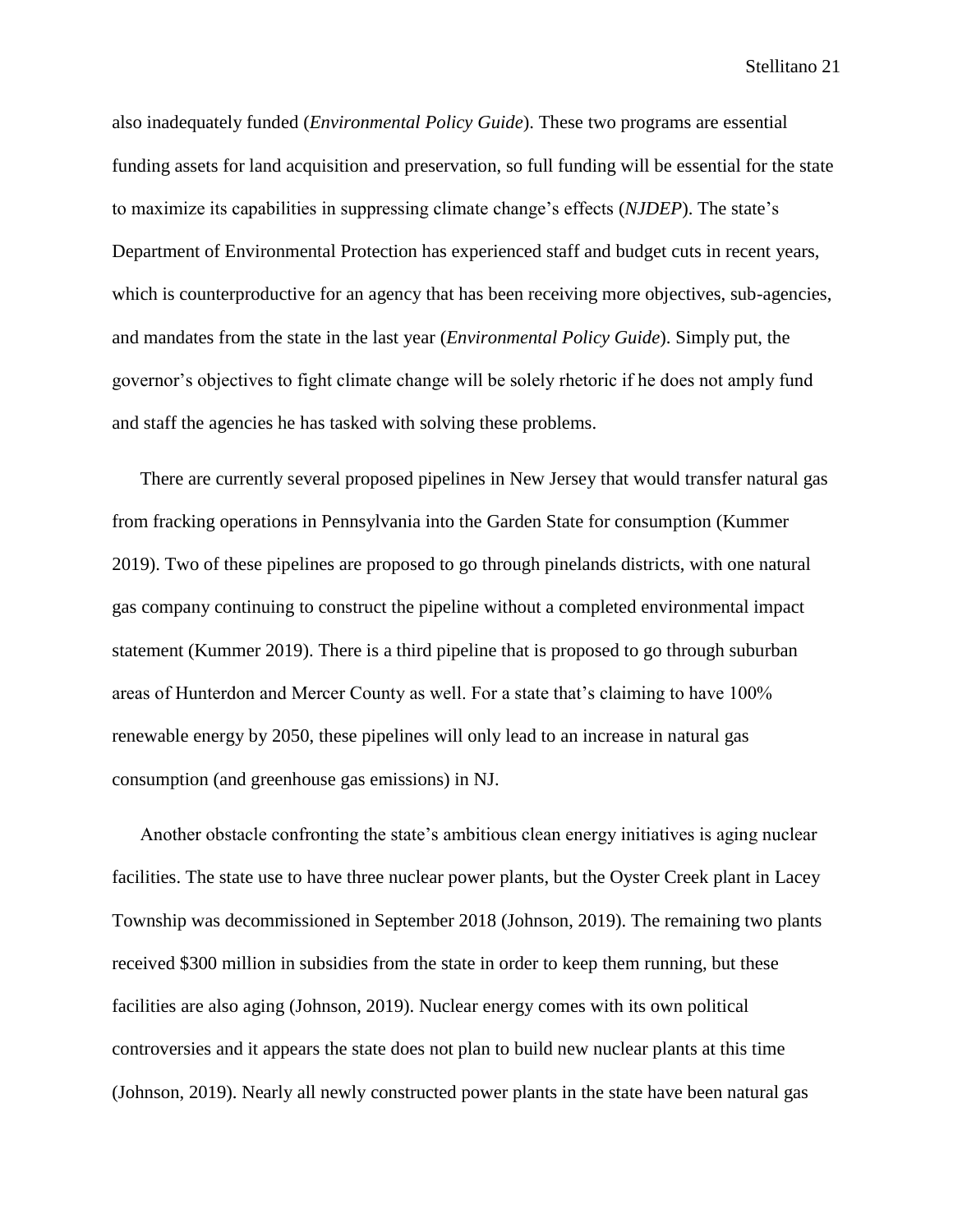powered over the last decade, which is a trend that cannot continue if the state plans to account for the lost energy consumption when the last two nuclear plants in the state close while also reaching 100% clean energy by 2050. The subsidies intend to keep nuclear power plants running in the state for the next few years, but serious policy decisions need to be made on nuclear power's role in the state's energy production for the coming century.

Several water issues also provide an obstacle for the state's plan of climate resiliency. Increased development in New Jersey has led to a subsequent increase in ocean run-off (*Environmental Policy Guide*). Many NJ sewer systems lead to the ocean rather than a cleaning facility, especially in coastal regions. One of the more serious effects of climate change that does not receive as much publicity as sea level rise is an increase in acidification in the ocean (*Environmental Policy Guide*). Higher CO2 content in the air leads to increased CO2 uptake in the oceans, which has led to the ocean becoming more acidic (Doney *et al.* 2009). Highly acidic waterways become unhospitable, and acidic areas of ocean in other parts of the world have already led to major die-offs of coral, crustaceans, and fish (Doney *et al.* 2009). NJ's high rate of ocean run-off accelerates the localized acidification of the Atlantic Ocean and New Jersey's back bays. If the state continues to allow high volumes of run off to enter the ocean, the sea life of New Jersey's oceans, bays, and estuaries will become increasingly threatened (*Environmental Policy Guide*). Climate change is already making these waterways more acidic, but the sewage aspect can be controlled by the state (*Environmental Policy Guide*). Limiting ocean run-off will slow this concerning acidification trend and provide cleaner water for New Jersey's lucrative fishing, clamming, and aquaculture industries.

Environmental justice is the biggest social issue facing the state in relation to climate change. It is abundantly clear that the state will be experiencing some major effects from climate change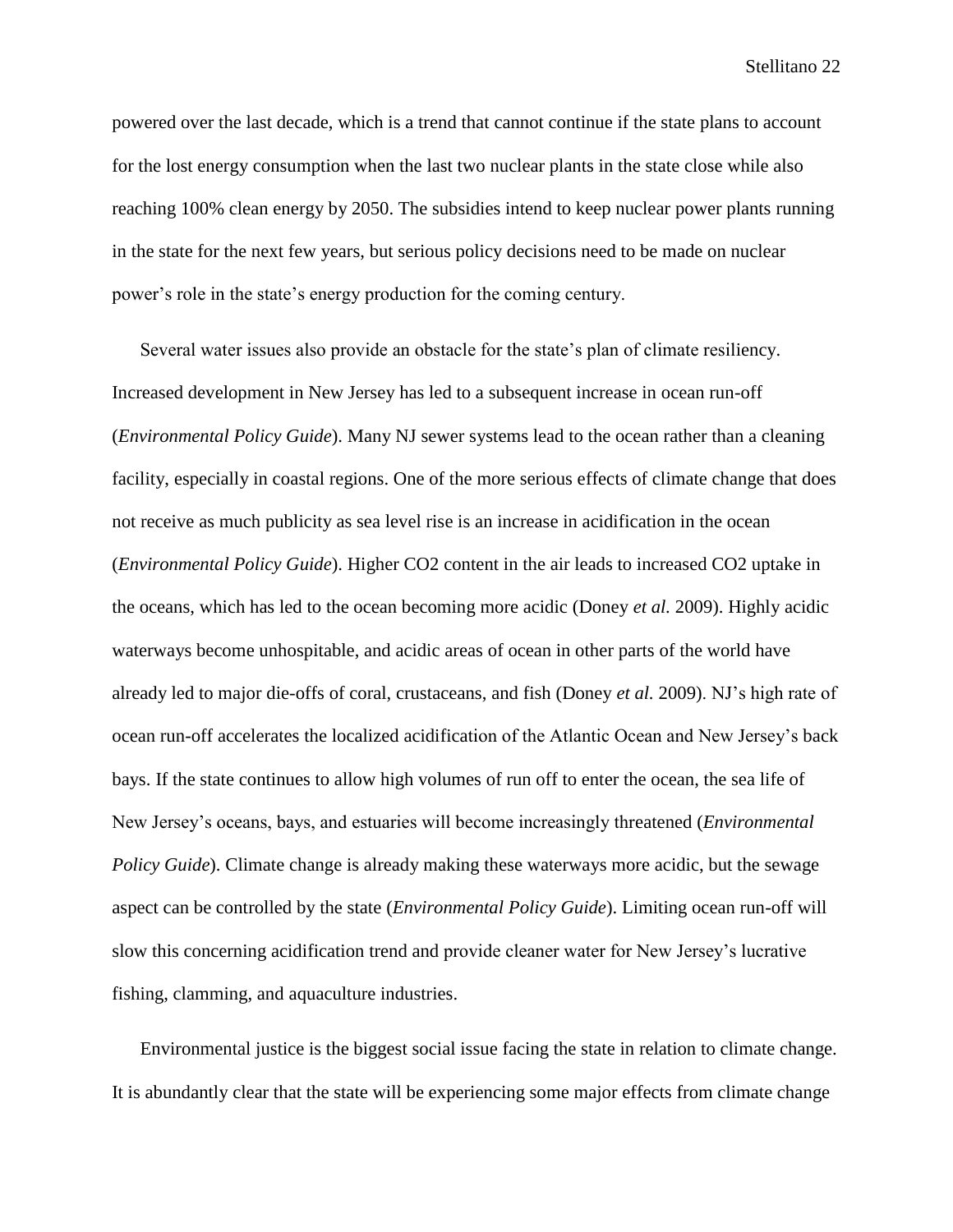in the coming decades and lawmakers will likely continue to produce policy to adapt to these changes (*Environmental Policy Guide*). It is important to make sure these new laws do not solely safeguard richer, whiter NJ communities while leaving poorer municipalities unprotected. The State's office of Environmental Justice has not been fully staffed or funded in previous years, hindering any effective environmental justice policing from taking place at a full capacity (*Environmental Policy Guide*). New Jersey cities like Trenton, Newark, Elizabeth, and Camden all are lacking public parks and greenspace yet they also have high rates of exposure to industry pollutants (*Environmental Policy Guide*). High income coastal municipalities have undergone major coastal resiliency projects to protect the towns from hurricanes in the future even though many North Jersey municipalities comprised of lower income minority communities also underwent significant damage from super storm Sandy (*Environmental Policy Guide*). The state must ensure that climate adaptation projects and funding are evenly distributed to all municipalities. For New Jersey to reinvigorate its energy sector, the state also needs to ensure that environmental justice for minority communities isn't compromised in order to meet statewide energy goals.

# <span id="page-22-0"></span>**10. Proposed Climate Change Policy Package for New Jersey**

Keeping in mind the laws already passed by the State, as well as the major climate challenges the state still faces, the following policy recommendations would fill the policy gap created by the Christie administration. This paper has already demonstrated that climate change is an incredibly dynamic issue that requires adaptive policy every year, but this policy recommendation would meet the current needs of the state as of 2019.

<span id="page-22-1"></span>I. Smart Growth With Green Infrastructure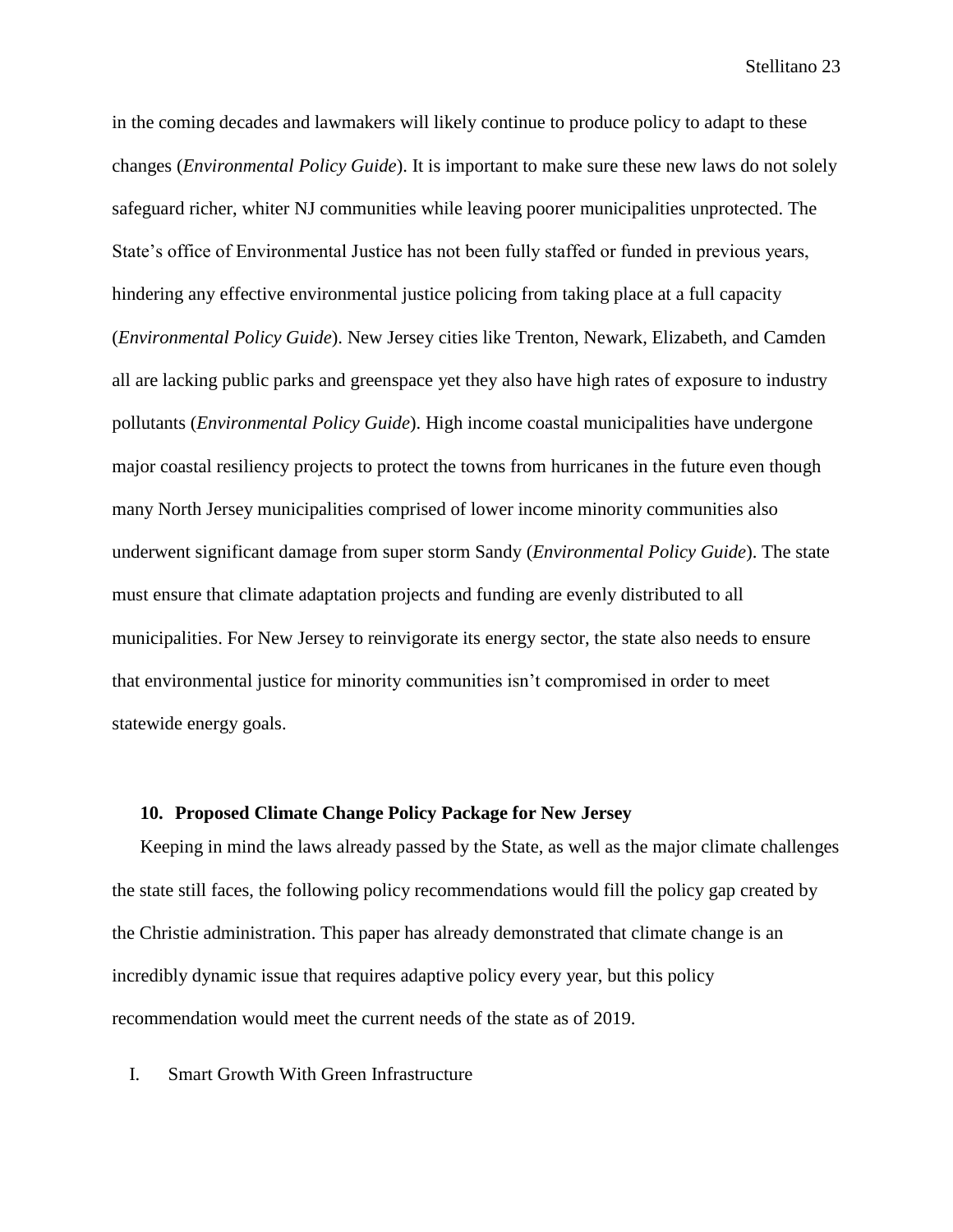An imperative aspect of environmental policy is ensuring that any proposed laws do not hamper economic growth in the region. Like most of the country, the state's infrastructure is in need of repair and renewal. New Jersey's high population density creates consistent traffic and commute issues on a daily basis around the major metropolitan areas of the state (Rosenzwig  $\&$ Solecki 2013). Plans like the Gateway Tunnel need to be supported and funded in order to reduce stress on other entryways into New York City. Any new construction in the state needs to consider environmental interests and impacts before construction begins. New York has some of the nation's strictest environmental safety laws with construction (Rosenzwig & Solecki 2013). Mandating and economically incentivizing LEED certification for new buildings an infrastructure projects will allow the state to continue to grow while also mitigating natural resource exploitation, and GHG emissions. New York has already shown that these laws do not hinder construction and development because of the high demand to live and work in the region, so adopting similar laws to New York will not be economically damaging to the state or state construction contractors (Rosenzwig & Solecki 2013).

#### <span id="page-23-0"></span>II. Public Transportation

A consistent source of funding for NJ Transit is essential for the state to reach its GHG emission goals outlined in the State Energy Plan. NJ Transit was once considered one of the best state run public transportation systems in the country, so it is not an impossible feat to return NJ Transit into a model for other states. Rail service needs to be returned to Atlantic City and Princeton needs to occur before the summer tourism months. The state must also consider lobbying for federal assistance to build the Gateway Tunnel to NYC, as well as new light rail services connecting to existing lines in Bergen County and Camden//Gloucester Counties. New trains, more staff, and low rates are three essential aspects to making NJ Transit a more viable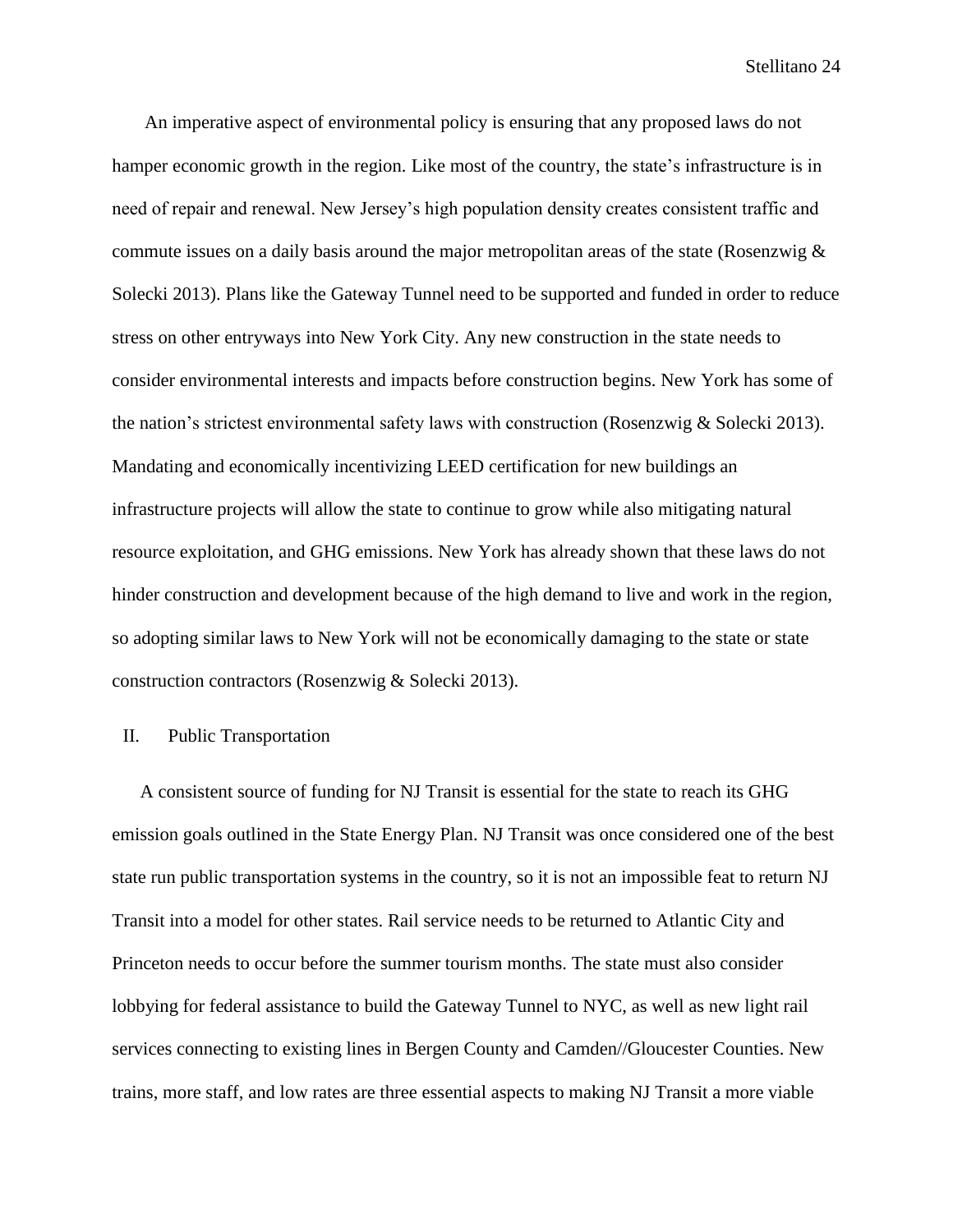transportation alternative for commuters. While the governor has made this specific topic a priority in 2019, continued funding will be needed for years to come in order to not only make NJ Transit practical, but also it to sustain this level of achievement for years to come. Bigger subsidies for people who drive electric vehicles will help incentivize some to convert to renewable sources. For larger public transportation projects like the Gateway Tunnel, federal capital will be needed to fund these types of essential billion dollar projects.

#### <span id="page-24-0"></span>III. Land Conservation

Land conservation is possibly the most time-pressed issue for New Jersey's climate change policy. All unprotected land in the state is forecasted to be developed within the next thirty years (Mansernus 2003). Land development is ecologically damaging for a long list of reasons, but pertaining to climate change, land development will only exasperate temperature increases and intensify risks of health implications for urban populations that will be exposed to higher temperatures. Within cities, land conservation needs to be mandated by the state in order to protect against heat islands, localized urban areas with higher temperatures than the surrounding area. Outside of cities, aggressive land conservation by the state will allow for larger swaths of permeable surfaces that will help mitigate flood risks from increased floods that are expected to happen in the state if proper policy is not implemented (Rosenzwig & Solecki 2013).

# <span id="page-24-1"></span>IV. Urban Planning

Aside from reducing heat islands, there are many other urban policies needed to help adapt to climate change. Cities must invest into creating more heat shelters for vulnerable groups. Greenway projects need to also be implemented within cities and between them as well. Greenways in cities like Indianapolis and New Orleans have led to reduced car usage as people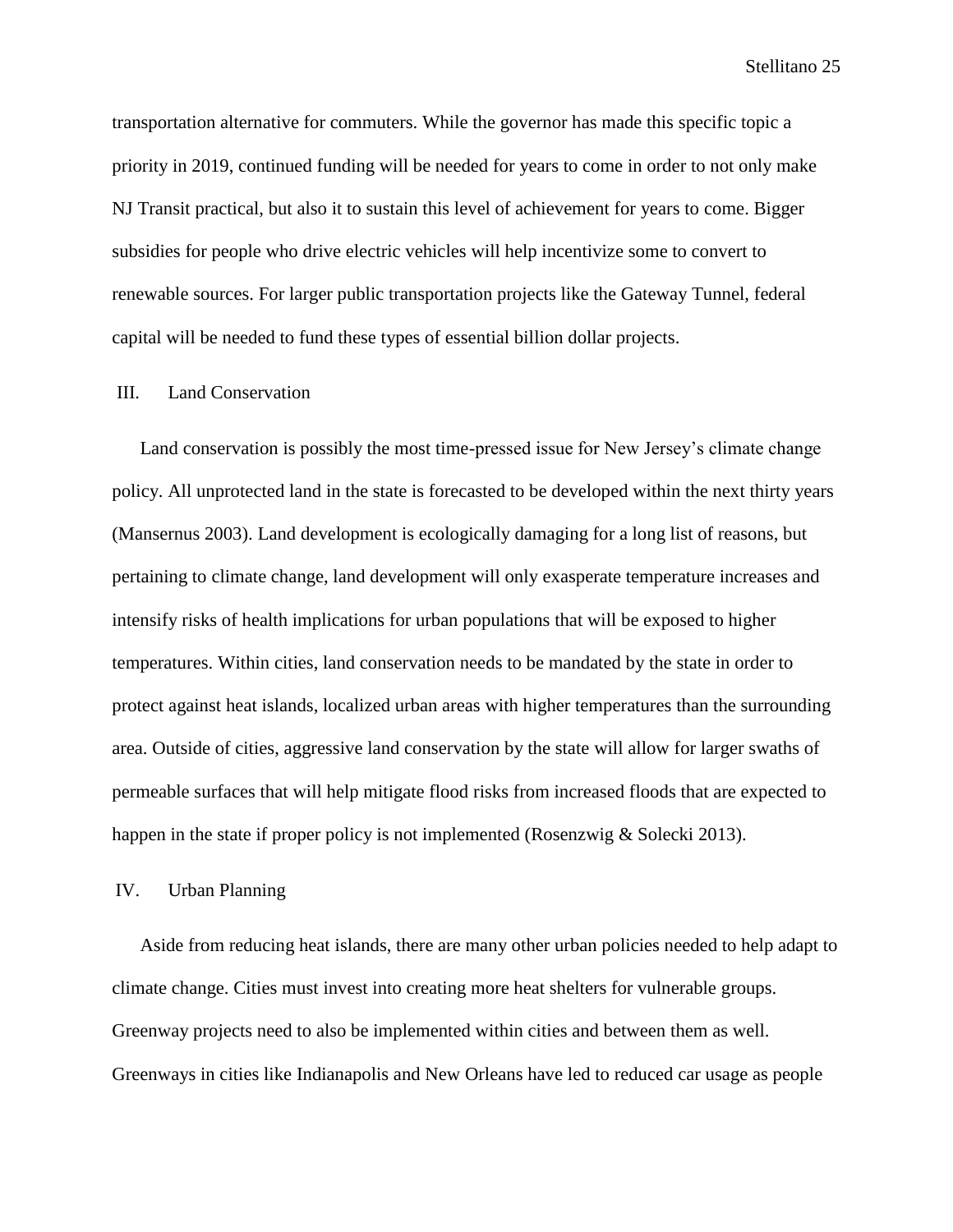have chosen to walk or bike to work on the greenways, reducing urban GHG production (Nowak & Dwyer 2007; Searns 1995). Greenways will also reverse heat island effects, as research has shown neighborhoods adjacent to urban parks have consistently experienced lower temperatures than other parts of the same city (Nowak & Dwyer 2007; Searns 1995). Increased emphasis on open land in cities also needs to happen for New Jersey's dense north east corridor (Nowak & Dwyer 2007; Searns 1995; Rosenzwig & Solecki 2013; Bierbaum *et al* 2012). Cities like New York and Chicago have implemented similar programs in order to reduce flooding risk in these highly impermeable areas (Rosenzwig & Solecki 2013; Bierbaum *et al.* 2012). Additionally, green rooftops need to be mandated for high-rises and other structures to further reduce the amount of water runoff in urban areas (Bierbaum *et al.* 2012*)*.

# <span id="page-25-0"></span>V. Regional Laws

Specific regions of New Jersey will need specialized protections in order to affectively protect each part of the state from climate change. The Pinelands and Highlands regions both need continued protections as other undeveloped lands in the state begin to become developed. The Highlands and Pinelands serve as ecologically critical areas for water table replenishment (*Environmental Policy Guide*). The state is expected to at times undergo harsher droughts than it has in the past because of climate change, and water demand is expected to increase as development grows in NJ (*Environmental Policy Guide*). This makes water recharge essential in order for the state to have aquifers and reservoirs stocked at sustainable levels (*Environmental Policy Guide*). The forests of the Highlands and Pinelands also serve as excellent carbon sequesters, and converting these forests to developed land would destroy the state's last major areas that seize carbon rather than produce it (*Environmental Policy Guide*). Wetlands in the Pinelands serve as a sink for pollutants in water runoff as well, which leads to less acidification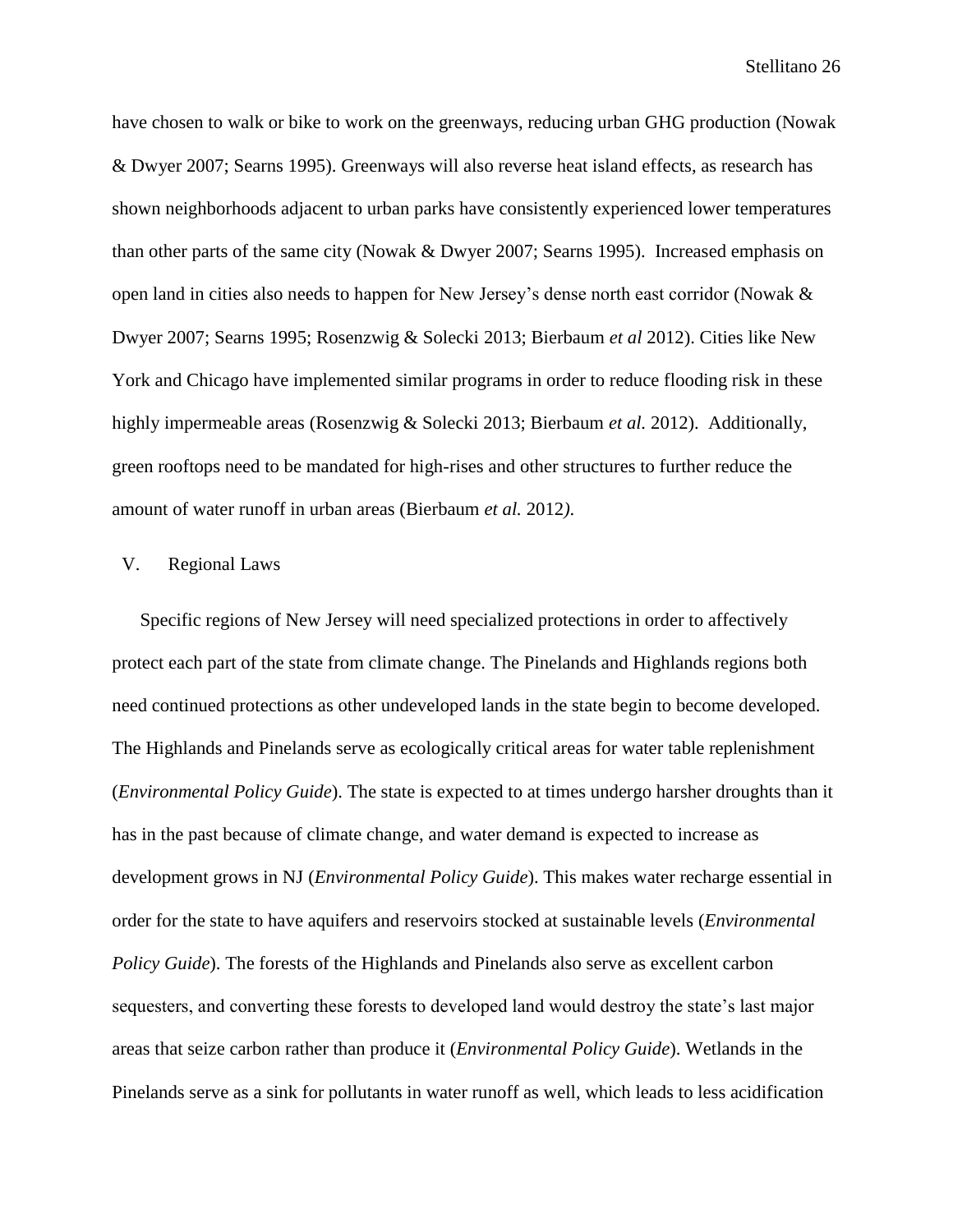for NJ waterways (*Environmental Policy Guide*). Considering this laundry list of benefits, it is critical that the state block development in and around these regions and work to preserve these protected lands.

Several other regions of the state would benefit from localized laws and protections as well. Watersheds for the Delaware and Raritan rivers need to be protected. Developed areas adjacent to these rivers must be bought out by the state in order to fight increased flooding (Kirshen *et al.,*  2008). Converting decrepit industry around the Raritan River into undeveloped wetlands would decrease flooding, river acidification, and increase carbon sequestration in the region (Kirshen *et al.,* 2008). On the Delaware, undeveloped lands need to stay undeveloped in order to protect these same three principles. The Raritan, Barnegat, and Delaware Bay also need laws with stronger environmental protections as well. Increased sea level rise threatens the communities on these bays, and increasing the amount of undeveloped land bordering the bays would decrease tidal and inland flooding risks while also decreasing acidification. Stricter laws about fertilizer usage in towns adjacent to these bays and rivers will also help decrease the effects of acidification (*UMASS*).

The state needs to also halt further development in and around the Meadowlands protected district. The wetlands of the Meadowlands stand as the last large natural protection for many people in North Jersey from rising sea level and storm surge. Replacing these wetlands with impermeable surfaces and buildings not only risks the lives and property of the newly constructed buildings, but also surrounding areas that had previously been protected by the Meadowlands (Saleh *et al.,* 2014). Several highways and train lines run through the Meadowlands before crossing the Hudson into NYC (Saleh *et al.,* 2014). With increased development in the Meadowlands near these vital transportation arteries could lead to flooding of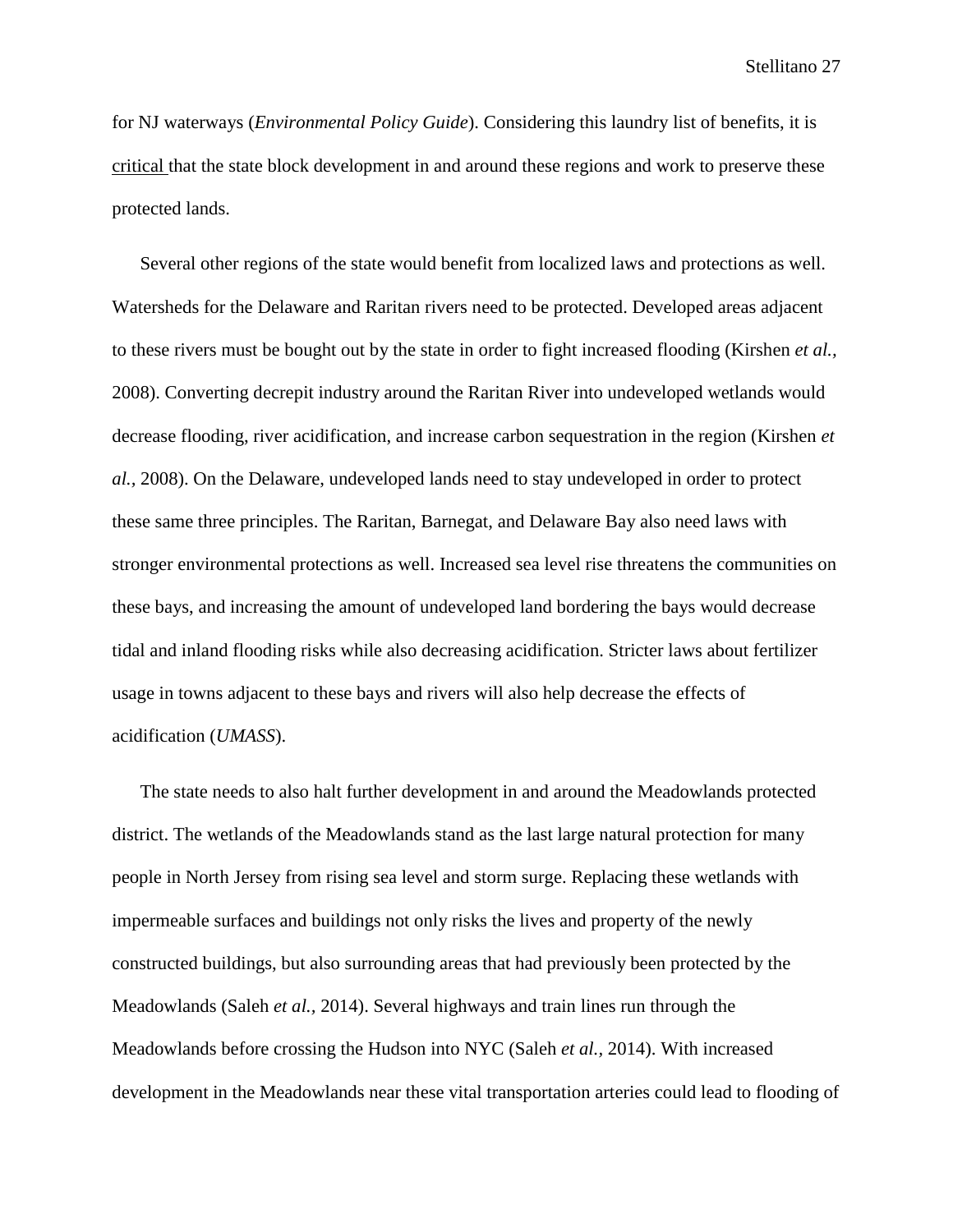roads and bridges, which would be economically damaging if this infrastructure would be destroyed by storm surge (Saleh *et al.,* 2014).

#### <span id="page-27-0"></span>VI. Energy

The state has already made major steps towards greatly reducing GHG emissions with the state's Energy Master Plan and the Governor's commitment to power the state with 100% renewable energy by 2050 (*P.L.2018, c.17*). That being said, these rhetorical policies need concrete energy changes in order for the state's goals to be fulfilled. If the state does not commit to constructing new nuclear power plants, there will need to be much more solar and wind programs than the pilot programs currently implemented. Solar credits and wind credits need to be increased far past current amounts.

Carbon credit systems and taxes needs to be implemented not only for coal power plants, but natural gas as well. The three proposed natural gas pipelines in the state all need to be denied permits. These pipelines will be obsolete in 30 years if the state truly follows its renewable energy initiatives, so the long term viability and cost effectiveness of the pipelines is questionable (*P.L.2018, c.17*). Any state funding that would have been directed towards the pipelines would need to be diverted to renewable energy initiatives instead. New Jersey must also follow California by implementing a law that would mandate all new houses built in the state be built with solar panels.

# <span id="page-27-1"></span>VII. Environmental Justice

With the rapid procession of climate laws being passed, the state must ensure that all residents receive equal and fair protection from the effects of climate change. Federal funds granted in response to climate emergencies like storm surge, flooding, and drought must be justly distributed through all municipalities. The state must protect poorer flood prone areas from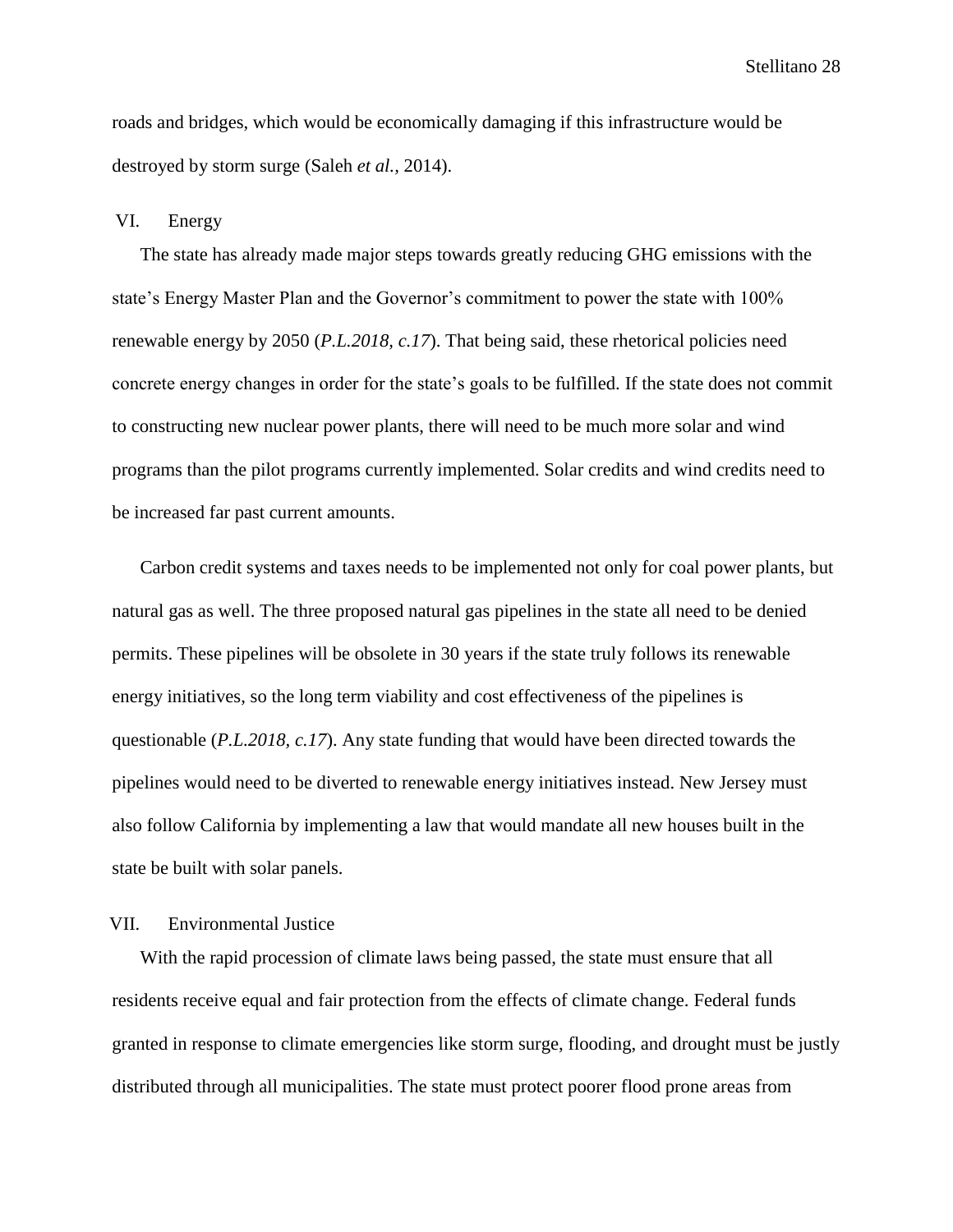flooding with the same funding it provides high income municipalities. An emphasis on public transportation investment needs to occur in poorer communities as well. The state must freeze public transportation fairs for low income residents in order to maintain ridership.

Clean energy investments must be prioritized for low income areas of the state, which have been the most harshly effected by pollutants from GHG electric production (*Environmental Policy Guide*). Education programs need to be implemented in schools and community centers in order to ensure fair climate education for all state residents. The state's Environmental Justice Commission also needs to be fully funded and staffed in order to safeguard equality (*Environmental Policy Guide*).

#### <span id="page-28-0"></span>VIII. Coastal Protection

Coastal resiliency projects need to be funded in part via federal grants for the Army Corps of Engineers, a group which has already worked on similar projects on the Jersey Shore and NYC (*NJDEP*). While the Corps has already made progress to re-protect the shore, there needs to be a program to add more breakwaters and wetlands around barrier islands in order to further protect these economically critical municipalities from storm surge (Irish *et al.,* 2013). Dune replenishment needs to occur in all shore towns, including towns resisting the Corps construction policies (*NJDEP;* Irish *et al.,* 2013). Urban coastlines in Northern NJ require new dikes and storm walls. Development has increased in these areas since Super Storm Sandy even though many of these areas were inundated during the storm (*NJDEP*). Increased development will only lead to more severe and frequent flooding for these areas when storms hit in the future (Saleh *et al.,* 2014). While storm walls and dikes can protect from coastal flooding and storm surge, inland flooding will also increase in severity and frequency for NENJ as well.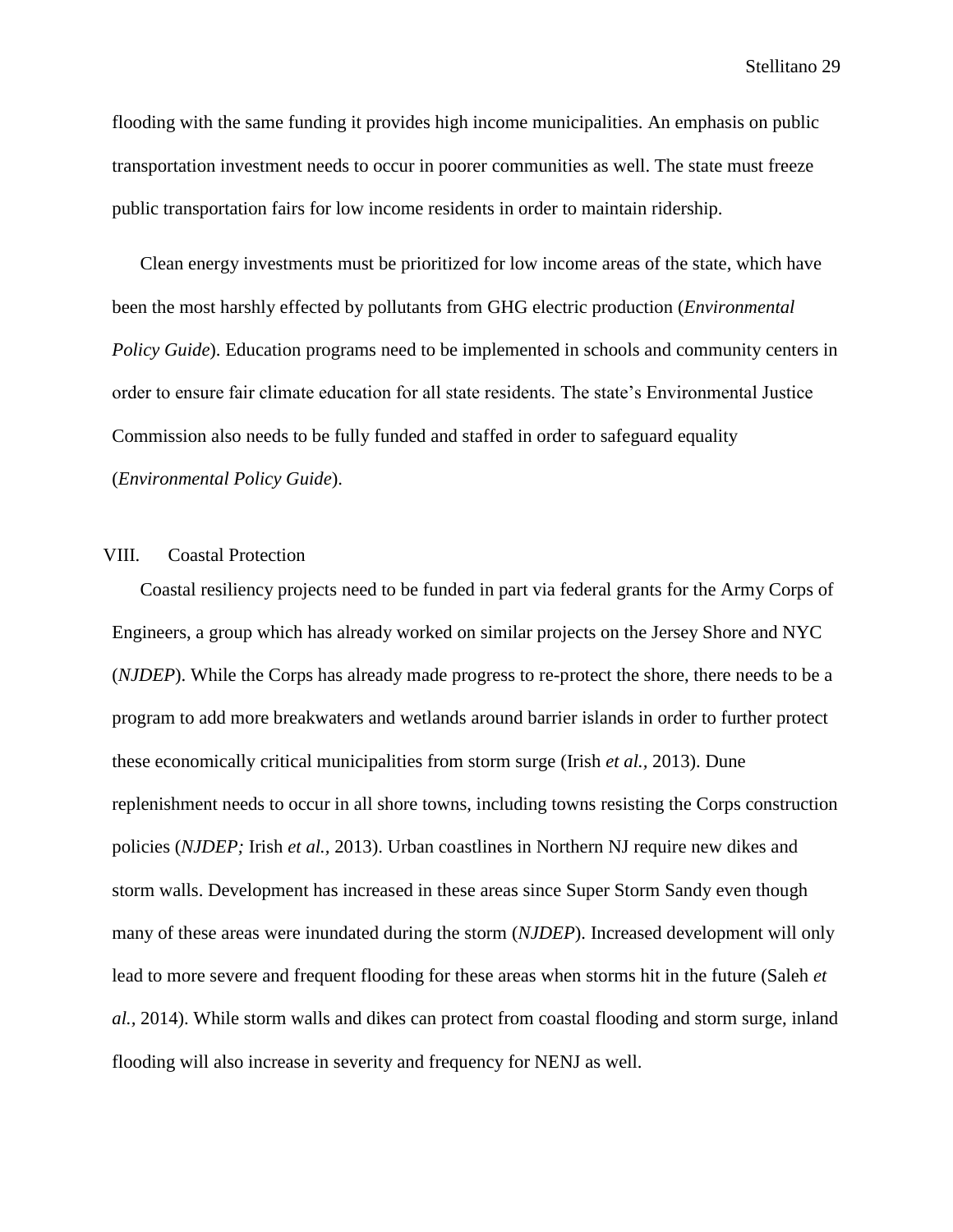Sea level rise will destroy many of the state's coastal natural wetlands, so the state will also need to begin an ambitious artificial wetlands construction project to protect back bay communities across the state that do not have storm walls like their barrier island neighbors (Kirshen *et al.,* 2008). A re-mapping of coastal flood zones needs to happen for all coastlines in the state as well. New York City underwent a similar re-mapping program after Sandy, and it led to major changes in the flood mapping of the city after researchers accounted for climate changes effects: which includes more frequent storms, more severe storms, higher tides, and more frequent "1 in 100 year flood events" Like Super Storm Sandy. Re-mapped flood zones need to not only be made, but also adhered to by policy makers (Rosenzwig & Solecki 2013). The state needs to stop rebuilds in high-risk locations for flooding. On top of this, the state also needs to halt any new construction in coastal flooding zones. The state cannot stop ocean levels from rising, but it can prevent families from moving into houses that are doomed to flood. This type of adaptive policy has been implemented in gulf coast states, and prevents loss of life (Rosenzwig & Solecki 2013). Failure to incorporate the latest climate data into the state's flood maps and hazard-mitigation plans would be gross negligence, and could endanger thousands of NJ residents, and millions of dollars' worth of property.

#### <span id="page-29-0"></span>IX. Inland Water Policies

Coastal flood protection laws are only the tip of the melting iceberg for New Jersey's needed water policies in relation to climate change. An overhaul of the state's storm water infrastructure system is needed in order to account for increased discharge amounts due to climate change. With such high percentages of impermeable surfaces in Northern New Jersey already, the state needs to have a storm water infrastructure system that can effectively drain up to twice the amount of water some of the more archaic systems currently can (Rosenzwig & Solecki 2013).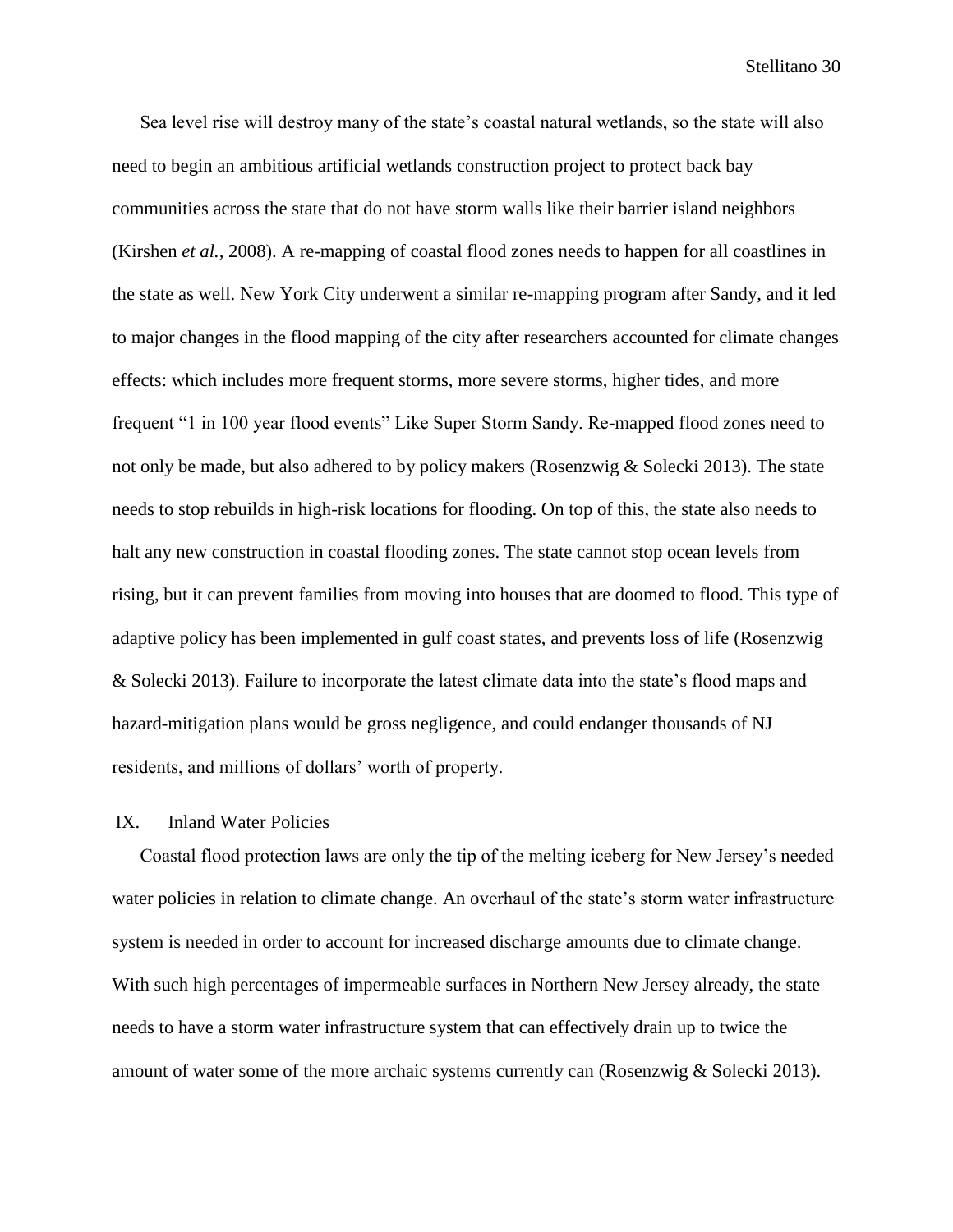Here again, the state must rebuild this system using predictors that are adjusted for the effects of climate change, or new systems will be overstrained and possibly fail (Rosenzwig & Solecki 2013). The state also needs to mandate flood resistance structures for any redevelopment or development construction projects in the state (Mees *et al.* 2013). NYC, Houston, and New Orleans have already implemented similar mandates (Mees *et al.* 2013). Minimum capacities for waste water treatment facilities needs to be increased for any newly constructed facilities, and existing facilities need to be subsidized if needed in order for these plants to have the capacity to manage increased storm water discharge. The state needs to begin purchasing high-risk developed properties in flood zones once flood maps are updated to account for climate change. Undeveloped lands that are in high risk flood zones also need to be preserved and managed in order to mitigate flooding damage to developed areas.

#### <span id="page-30-0"></span>X. Funding

Implementation of these policies seems like a clear path to adapting to the effects of climate change for the state, but the issue in New Jersey politics has consistently been finding funding. Raising taxes for environmental initiatives proved devastating in France last year (Borenstein 2018). A gas tax added by President Macron led to mass protests, violence, and unrest from France's middle class (Borenstein 2018). This is alarming, but some towns in NJ have passed plastic bag taxes and have received generally positive feedback from the public (Post, 2018).

Taxing wealthier individuals to fund these initiatives would also seem like a practical route to follow, but the governor has already proposed this measure just to fund the laws he has passed in his first year of office. Funding for existing agencies and programs that will be expanded by these laws will also need to increase. The DEP, DOT, and Green/Blue Acres will all need ample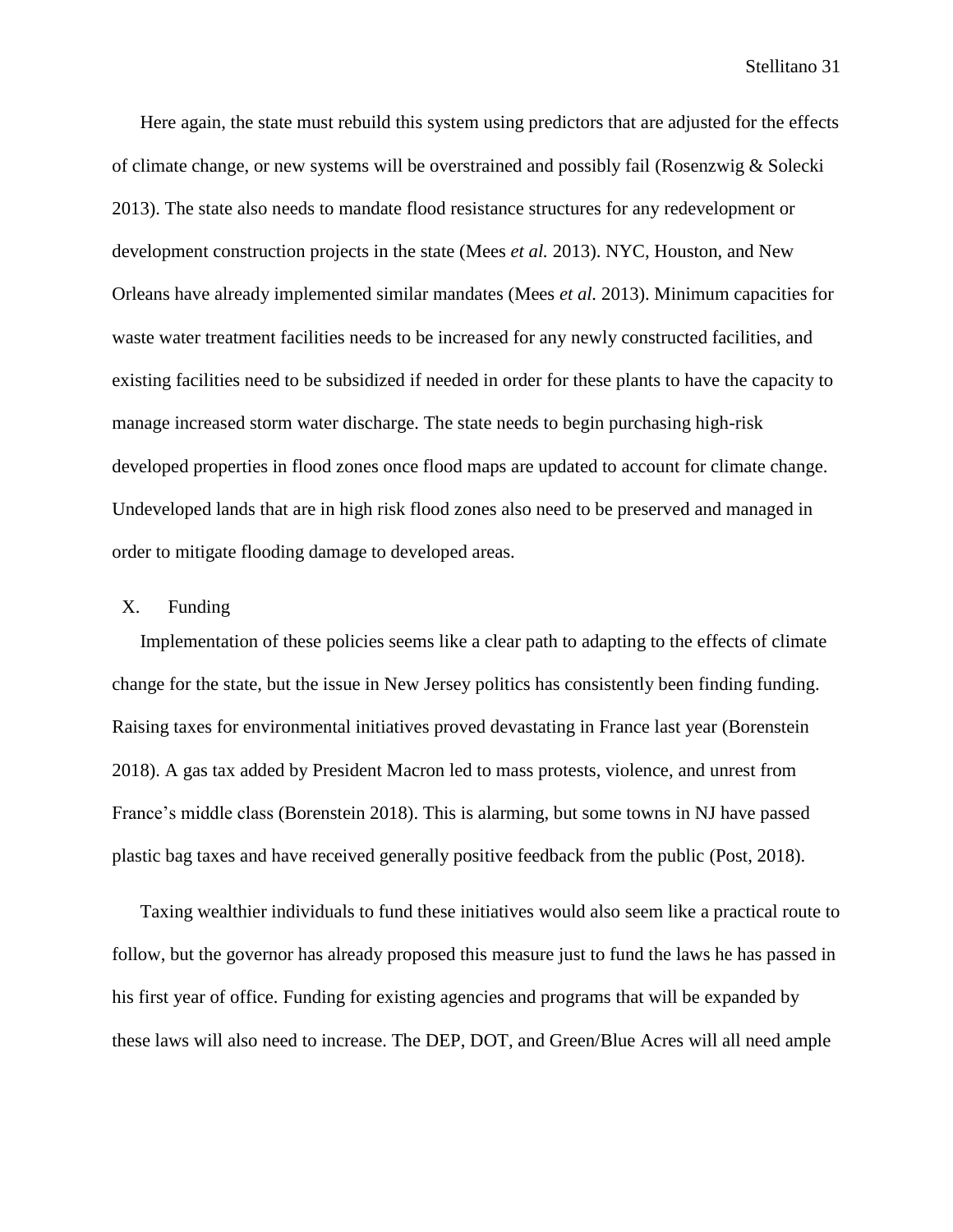funding in order for these laws to be fulfilled. Rebalancing the state budget and re-allocating

money that was originally intended for these programs will also have to occur.

# <span id="page-31-0"></span>**11. Policy Recommendation Summary**

- **I. Smart Growth with Green Infrastructure** 
	- **a. Mandate LEED certification for new construction projects**
	- **b. Mandate flood resistance for all newly constructed structures**
	- **c. Modernize electric grid by emphasizing efficiency**
- **II. Public Transportation**
	- **a. Return rail service to South Jersey**
	- **b. Acquire federal funding for Gateway Tunnel**
	- **c. Construct new light rail systems in Gloucester and Camden Counties**
	- **d. Re-fund and re-staff NJ Transit**
	- **e. Add new trains and rail cars**
	- **f. Increase subsidies for electric vehicles**
- **III. Land Conservation**
	- **a. Increase efforts to acquire undeveloped land**
	- **b. Increase protections on preserved lands**
- **IV. Urban Planning**
	- **a. Reduce heat islands**
	- **b. Build more heat shelters**
	- **c. Fund new greenway projects**
	- **d. Build more urban parks**
	- **e. Mandate green rooftops**
- **V. Regional Protections**
	- **a. Stop development in the Highlands and Pinelands**
	- **b. Preserve undeveloped land in the Delaware and Raritan Watersheds**
	- **c. Convert developed land along rivers into wetlands**
	- **d. Halt fertilizer usage along New Jersey bays**
	- **e. Mitigate sewage run off into New Jersey waterways**
	- **f. Stop developing in the Meadowlands**
- **VI. Energy**
	- **a. Halt construction of natural gas pipelines**
	- **b. Increase solar and wind subsidies**
	- **c. Mandate that newly built houses must have solar panels**
	- **d. Implement a more expensive carbon credit system for GHG producers**
	- **e. Consider building safe, new nuclear power plants**
- **VII. Environmental Justice**
	- **a. Fully fund the state's Environmental Justice Commission**
	- **b. Prioritize renewable energy projects in low income areas**
	- **c. Freeze public transportation fares for low income commuters**
	- **d. Equal funding and protections must be applied to low income communities**
	- **e. Implement community environmental education programs**
- **VIII. Coastal Protection**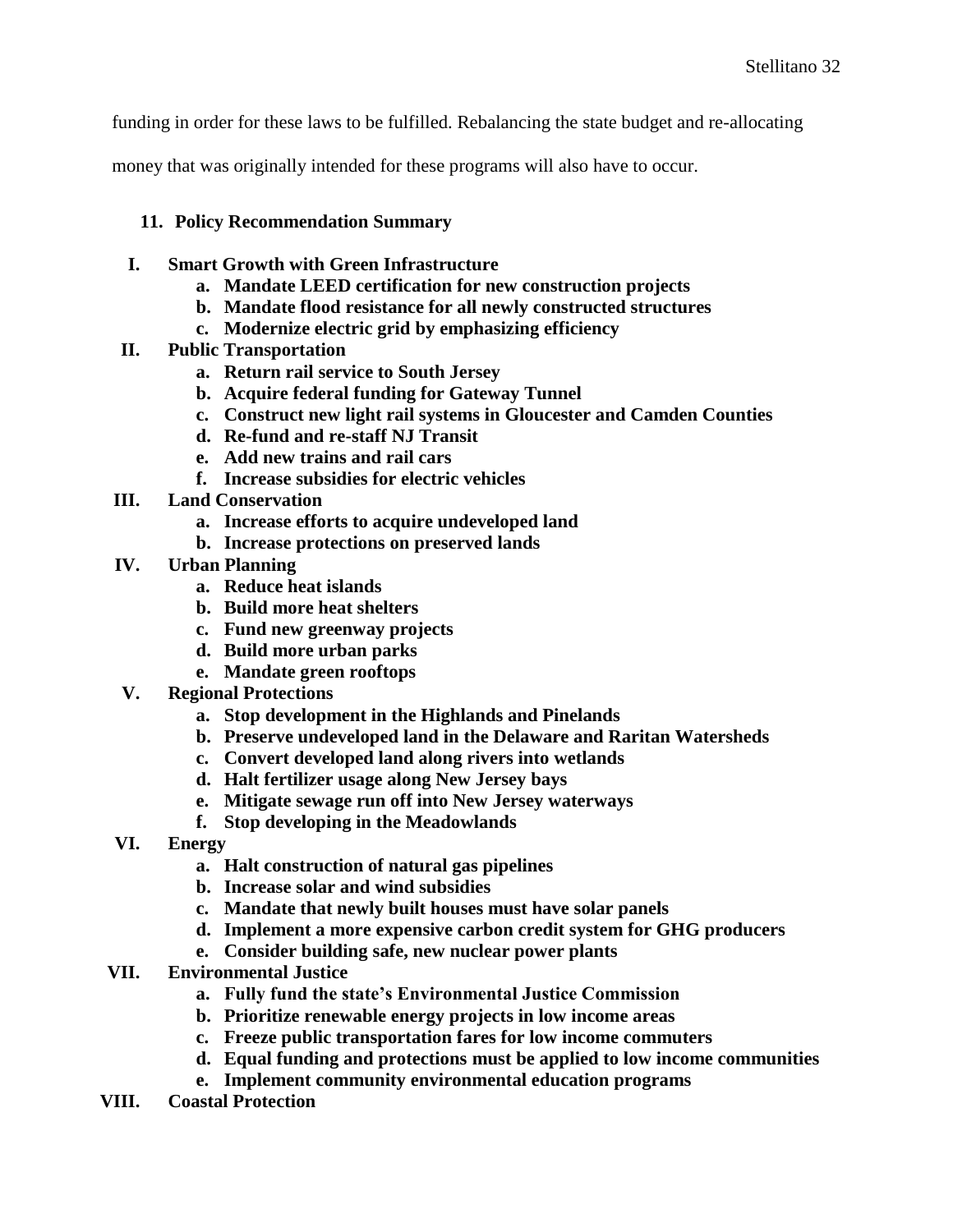- **a. Finish dune replenishment projects on barrier islands**
- **b. Protect remaining wetlands**
- **c. Construct artificial wetlands in bays**
- **d. Build dikes and storm walls in coastal NE NJ**
- **e. Re-map coastal flood zones by accounting for climate change**
- **f. Ban construction and rebuilds in high-risk flood zones**
- **IX. Inland Water Policies**
	- **a. Re-map inland flooding zones by accounting for climate change**
	- **b. Mandate flood resistance for all newly constructed structures**
	- **c. Re-construct storm water infrastructure by accounting for climate change**
	- **d. Mandate increased capacities for waste water treatment facilities**
	- **e. Convert developed properties at a high-risk of flooding into undeveloped land**
	- **f. Manage undeveloped land along riverbanks**
- **X. Funding**
	- **a. Fully fund and staff NJDEP**
	- **b. Fully fund Green Acres**
	- **c. Fully fund Blue Acres**
	- **d. Add carbon taxes for GHG producers**
	- **e. Implement a plastic bag tax to fund climate initiatives**
	- **f. Subsidize renewable energy producers in the state**
	- **g. Offer larger tax breaks for properties powered by renewable sources**

# <span id="page-32-0"></span>**12. Conclusion**

New Jersey will experience more frequent and severe storms, longer and more intense heat

waves, prolonged droughts, sea level rise, a higher frequency of flooding, higher levels of storm

surge, acidic waterways, and many other public health dangers because of climate change.

Federal inaction over the previous twenty years has created a current political climate where it is

now the state's responsibility to protect its residents from these dangers. Climate laws have

finally been passed in New Jersey in recent years, but more laws and funding is needed if the

state truly wants to be adapted and ready for the myriad of changes climate change will bring.

The states urban areas, coastlines, watersheds, undeveloped lands, protected areas, and

vulnerable populations all must be safeguarded if the state expects to adequately adapt to climate

change.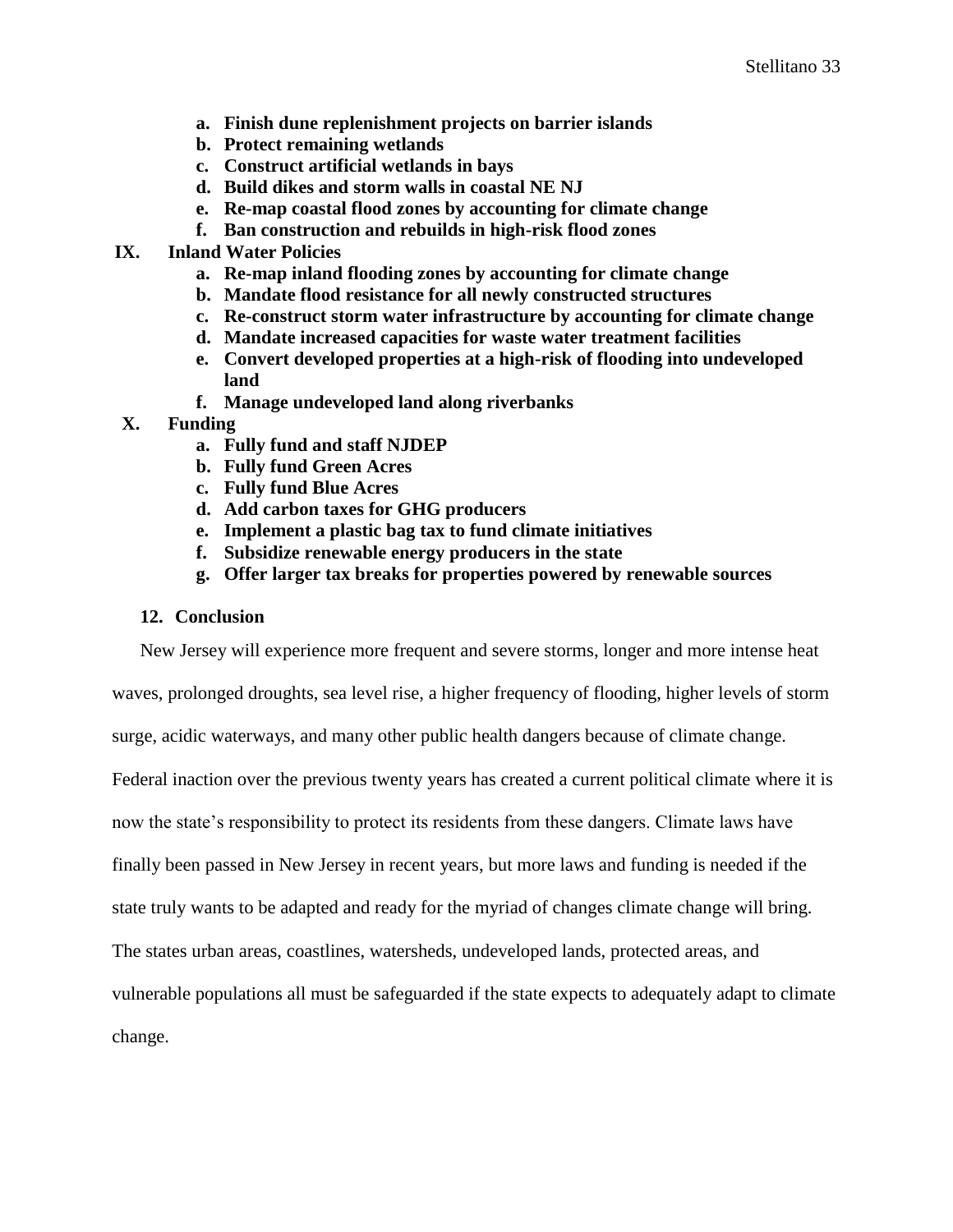The most alarming conclusion of this study is that in a few years' time, if GHG emissions continue at current paces globally, these laws will be obsolete. Basing climate laws off the standards of the Paris Climate Accords serves as a good benchmark for policymakers, however climactic conditions have continuously deteriorated at a more rapid pace than the accords have predicted over the last decade. Having flexible laws to account for this level of uncertainty must be evaluated in the future. Time is running out not only for New Jersey, but the entire planet. Without tangible climate laws and action by government in the next 5-10 years, Earth and New Jersey's livability in the coming decades will rapidly deteriorate.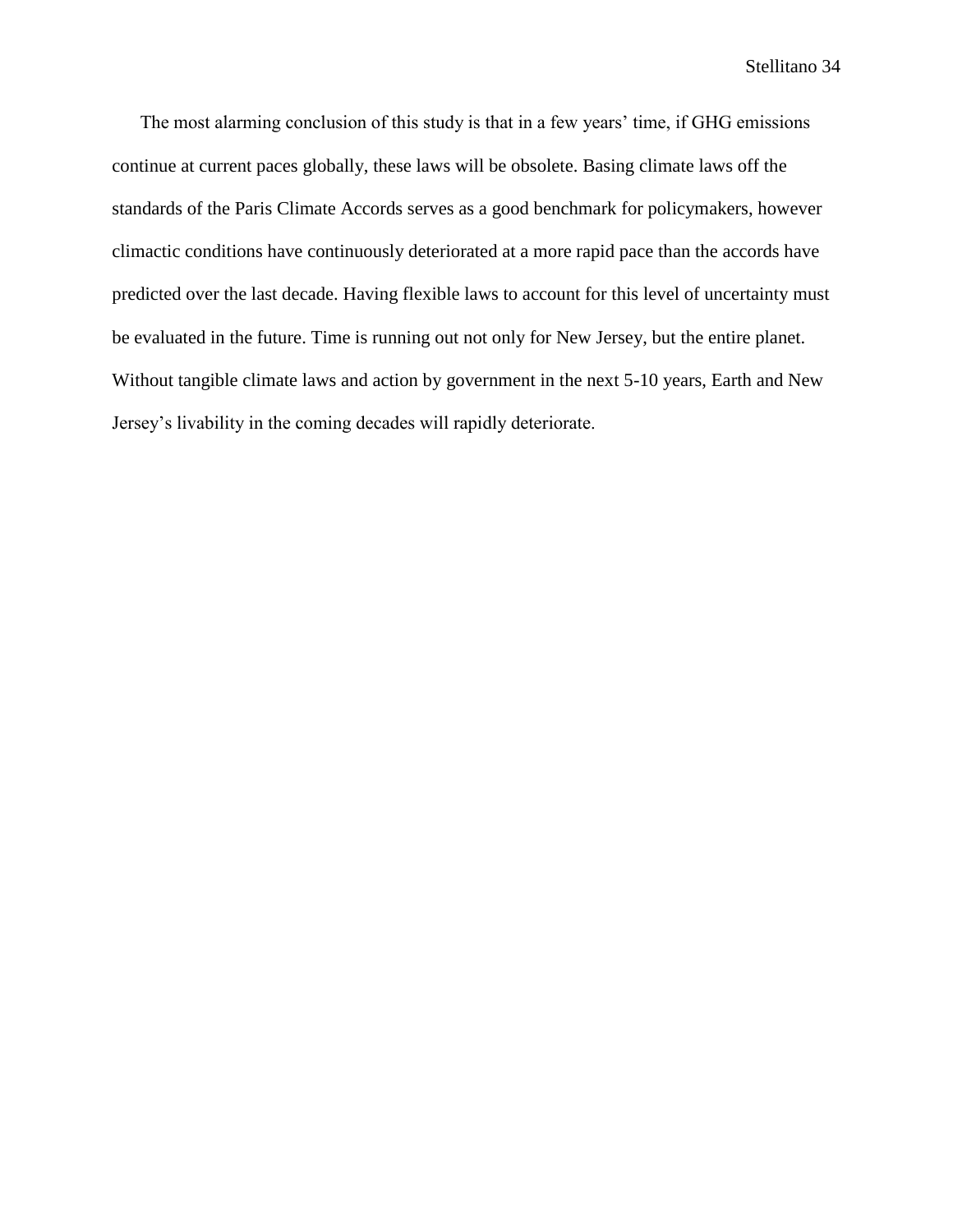# **Literature Cited**

# **Journals**

- Bierbaum, Rosina, et al. "A Comprehensive Review of Climate Adaptation in the United States: More than before, but Less than Needed." *Mitigation Adaptation Strategies Global Climate Change*, vol. 18, no. 3, 27 Oct. 2012, pp. 361–406., doi:10.1007/s11027-012-9423-1. <https://link.springer.com/content/pdf/10.1007%2Fs11027-012-9423-1.pdf>
- Burke, Brendan, and Margaret Ferguson. "Going Alone or Moving Together: Canadian and American Middle Tier Strategies on Climate Change." *Publius*, vol. 40, no. 3, 2010, pp. 436–459. *JSTOR*, JSTOR, [www.jstor.org/stable/40865317.](http://www.jstor.org/stable/40865317)
- Daniels, Tom, and Mark Lapping. "Land Preservation: An Essential Ingredient in Smart Growth." *Journal of Planning Literature*, vol. 19, no. 3, 2005, pp. 316–329., repository.upenn.edu/cgi/viewcontent.cgi?article=1024&context=cplan\_papers.
- Dobes, Leo, et al. "The Economics of Global Climate Change: A Historical Literature Review." *Jahrbuch Für Wirtschaftswissenschaften / Review of Economics*, vol. 65, no. 3, 2014, pp. 281–320. *JSTOR*, JSTOR, [www.jstor.org/stable/24369716.](http://www.jstor.org/stable/24369716)
- Doney, Scott C., et al. "Ocean Acidification: The Other CO2Problem." *Annual Review of Marine Science*, vol. 1, no. 1, 2009, pp. 169–192., [www.annualreviews.org/doi/full/10.1146/annurev.marine.010908.163834.](http://www.annualreviews.org/doi/full/10.1146/annurev.marine.010908.163834)
- Irish, Jennifer L., et al. "Buried Relic Seawall Mitigates Hurricane Sandys Impacts." Coastal Engineering, vol. 80, 2013, pp. 79–82., doi:10.1016/j.coastaleng.2013.06.001.
- Kirshen, Paul, et al. "Climate Change and Coastal Flooding in Metro Boston: Impacts and Adaptation Strategies." Climatic Change, vol. 90, no. 4, 2008, pp. 453–473. 10.1007/s10584-008-9398-9
- Mees, Heleen L. P., et al. "A Method for the Deliberate and Deliberative Selection of Policy Instrument Mixes for Climate Change Adaptation." *Ecology and Society*, vol. 19, no. 2, 2014. *JSTOR*, JSTOR, [www.jstor.org/stable/26269563.](http://www.jstor.org/stable/26269563)
- Nowak, David J., and John F. Dwyer. "Understanding the Benefits and Costs of Urban Forest Ecosystems." Urban and Community Forestry in the Northeast, 2007, pp. 25–46. https://www.researchgate.net/publication/241215157 Assessing the benefits and costs of [\\_the\\_urban\\_forest](https://www.researchgate.net/publication/241215157_Assessing_the_benefits_and_costs_of_the_urban_forest)
- Pyke, Christopher R., et al. "Current Practices and Future Opportunities for Policy on Climate Change and Invasive Species." *Conservation Biology*, vol. 22, no. 3, 2008, pp. 585–592.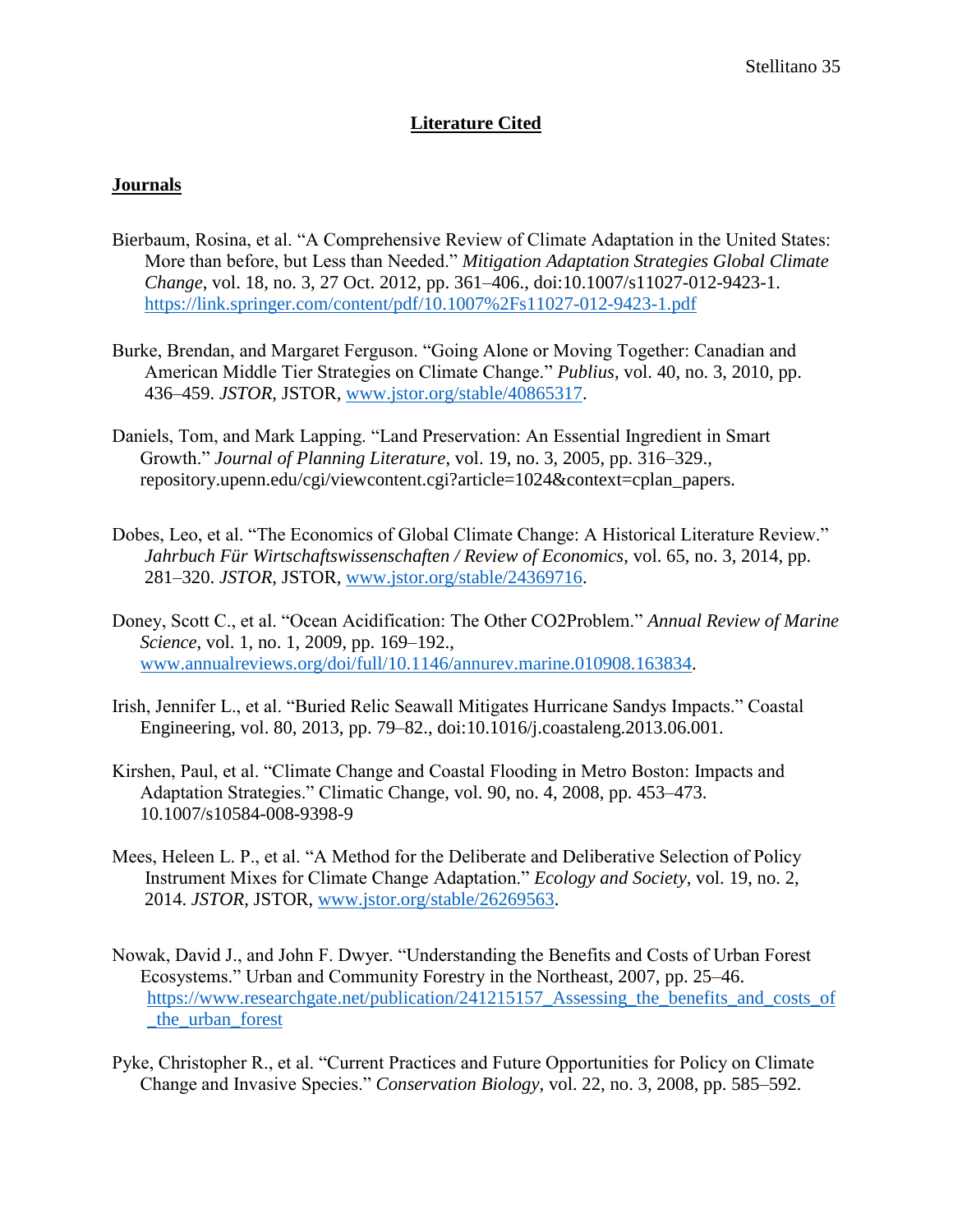*JSTOR*, JSTOR, [www.jstor.org/stable/20183425.](http://www.jstor.org/stable/20183425)

- Rabe, Barry. "Contested Federalism and American Climate Policy." *Publius*, vol. 41, no. 3, 2011, pp. 494–521. *JSTOR*, JSTOR, [www.jstor.org/stable/23015117.](http://www.jstor.org/stable/23015117)
- Roach, Craig. "America's Energy and Climate Change Policy." *The Electricity Journal*, vol. 24, no. 2, Mar. 2011, pp. 16–26., <https://www.sciencedirect.com/science/article/pii/S1040619011000145>
- Rosenzweig, Cynthia, and William Solecki. "Hurricane Sandy and Adaptation Pathways in New York: Lessons from a First-Responder City." *Global Environmental Change*, vol. 28, 2014, pp. 395–408., doi:10.1016/j.gloenvcha.2014.05.003.
- Saleh, F., et al. "A Multi-Scale Ensemble-Based Framework for Forecasting Compound Coastal- Riverine Flooding: The Hackensack-Passaic Watershed and Newark Bay." Advances in Water Resources, vol. 110, 2017, pp. 371–386., doi:10.1016/j.advwatres.2017.10.026.
- Searns, Robert M. "The Evolution of Greenways as an Adaptive Urban Landscape Form." Landscape and Urban Planning, vol. 33, no. 1-3, 1995, pp. 65–80., doi:10.1016/0169- 2046(94)02014-7.

# **Books**

- New Jersey League of Conservation Voters. *Environmental Agenda '18, New Jersey's Conservation Roadmap.* 2018.
- New Jersey League of Conservation Voters. *Environmental Policy Guide*. 2019.
- United States Environmental Protection Agency, Washington DC. "Climate Change Indicators in the United States." 4th ed., pp. 1–92. [https://www.epa.gov/sites/production/files/2016-](https://www.epa.gov/sites/production/files/2016-%20%20%20%20%2008/documents/climate_indicators_2016.pdf)  [08/documents/climate\\_indicators\\_2016.pdf](https://www.epa.gov/sites/production/files/2016-%20%20%20%20%2008/documents/climate_indicators_2016.pdf)

#### **State Resources**

- New Jersey (State). Governor. Murphy, Phil. *Executive Order #7.* January 29, 2018. <https://nj.gov/infobank/eo/056murphy/pdf/EO-7.pdf>
- New Jersey (State). Governor. Murphy, Phil. *Executive Order #8.* January 31, 2018. <https://nj.gov/infobank/eo/056murphy/pdf/EO-8.pdf>
- New Jersey (State). Governor. Murphy, Phil. *Executive Order #28.* May 23, 2018. <https://nj.gov/infobank/eo/056murphy/pdf/EO-28.pdf>
- New Jersey (State). Legislature. Assembly. *Clean Energy Act,* (*P.L.2018, c.17*). [https://www.njleg.state.nj.us/2018/Bills/PL18/17\\_.PDF](https://www.njleg.state.nj.us/2018/Bills/PL18/17_.PDF)
- New Jersey (State). Legislature. Assembly. *Global Warming Response Act,* (*N.J.S.A 26:2C-37*). June 18, 2007. [https://www.njleg.state.nj.us/2006/Bills/A3500/3301\\_R2.HTM](https://www.njleg.state.nj.us/2006/Bills/A3500/3301_R2.HTM)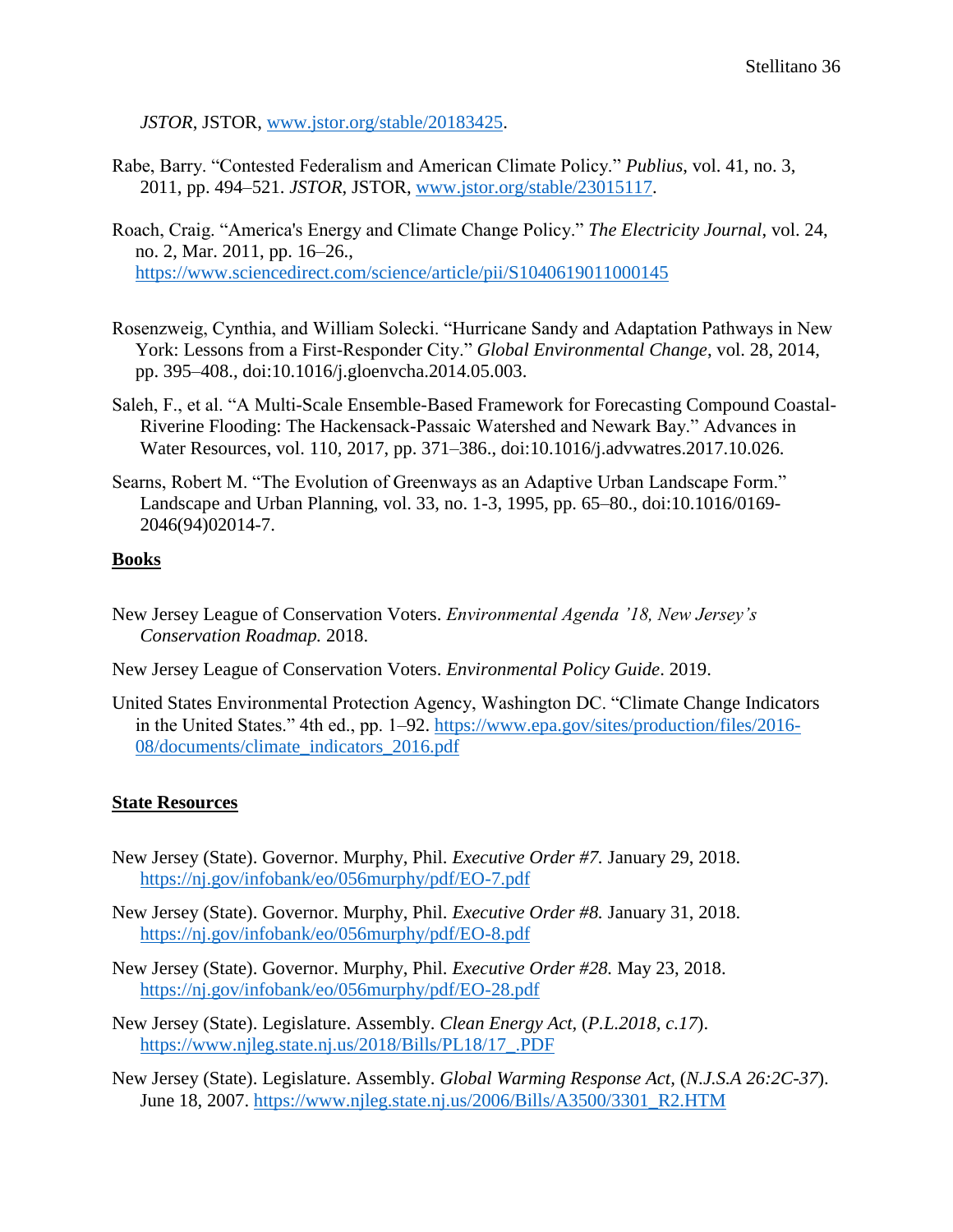- New Jersey (State). Legislature. Assembly. *Solar Act,* (*P. L. 2012, c. 24*). July 3, 2012. [http://www.njcleanenergy.com/files/file/Renewable\\_Programs/SRECs/Solar\\_Act.pdf](http://www.njcleanenergy.com/files/file/Renewable_Programs/SRECs/Solar_Act.pdf)
- *NJDEP -* News Release 17/40 DEP, U.S. Army Corps of Engineers Announce Launch of Beach and Dune Project for Atlantic County's Absecon Island, 17 May 2017, [www.nj.gov/dep/newsrel/2017/17\\_0040.htm.](http://www.nj.gov/dep/newsrel/2017/17_0040.htm)
- "NJ Transit 2017 Annual Report." New Jersey's Open Data Center, NJ Transit, data.nj.gov/widgets/rhyd-k92v.
- The Official Web Site for The State of New Jersey, NJDEP/OIRM/BGIS, [www.nj.gov/pinelands/reserve/.](http://www.nj.gov/pinelands/reserve/)
- Unit, NJDOT Web Development. "Transportation Capital Program Fiscal Year 2016." *Harassment, Intimidation & Bullying (HIB)*, NJ Department of Environmental Protection (NJDEP), Office of Information Resources Management (OIRM), Bureau of Geographic Information Systems (BGIS), [www.state.nj.us/transportation/capital/tcp16/.](http://www.state.nj.us/transportation/capital/tcp16/)
- Salmon, Edward. *LTR-11-0664.* "NJ Energy Master Plan Announcement ." Received by Chairman Resource, NJBPU, 6 Dec. 2011, [www.nrc.gov/docs/ML1429/ML14297A243.pdf.](http://www.nrc.gov/docs/ML1429/ML14297A243.pdf)

# **Supplemental Sources**

- Admin. "Water Quality: PH and Alkalinity." Center for Agriculture, Food and the Environment, 23 Jan. 2017, ag.umass.edu/greenhouse-floriculture/fact-sheets/water-quality-ph-alkalinity.
- Borenstein, Seth. "Paris Riots over Fuel Taxes Dim Hopes for Climate Fight." AP News, Associated Press, 6 Dec. 2018, [www.apnews.com/8b9d12d3605b4f6fa989c5377393d547.](http://www.apnews.com/8b9d12d3605b4f6fa989c5377393d547)
- "California Air Resources Board." *Advanced Clean Cars Program*, [https://ww2.arb.ca.gov/our](https://ww2.arb.ca.gov/our-%20%20%20%20%20work/programs/advanced-clean-cars-program)  [work/programs/advanced-clean-cars-program](https://ww2.arb.ca.gov/our-%20%20%20%20%20work/programs/advanced-clean-cars-program)
- Halper, Evan. "A California-Led Alliance of Cities and States Vows to Keep the Paris Climate Accord Intact." *Los Angeles Times*, Los Angeles Times, 2 June 2017, [www.latimes.com/politics/la-na-pol-paris-states-20170602-story.html.](http://www.latimes.com/politics/la-na-pol-paris-states-20170602-story.html)
- Johnson, Tom. "The Future of Nuclear Power in New Jersey: Crucial Hearings Set to Begin." Cultural Barriers Make It Harder for Immigrants to Access Healthcare - NJ Spotlight, 2019, [www.njspotlight.com/stories/18/09/16/the-future-of-nuclear-power-in-new-jersey-crucial](http://www.njspotlight.com/stories/18/09/16/the-future-of-nuclear-power-in-new-jersey-crucial-hearings-set-to-begin/)[hearings-set-to-begin/.](http://www.njspotlight.com/stories/18/09/16/the-future-of-nuclear-power-in-new-jersey-crucial-hearings-set-to-begin/)
- Kimmelman, Michael. "Lessons From Hurricane Harvey: Houston's Struggle Is America's Tale." *The New York Times*, The New York Times, 11 Nov. 2017, [www.nytimes.com/interactive/2017/11/11/climate/houston-flooding-climate.html](http://www.nytimes.com/interactive/2017/11/11/climate/houston-flooding-climate.html)